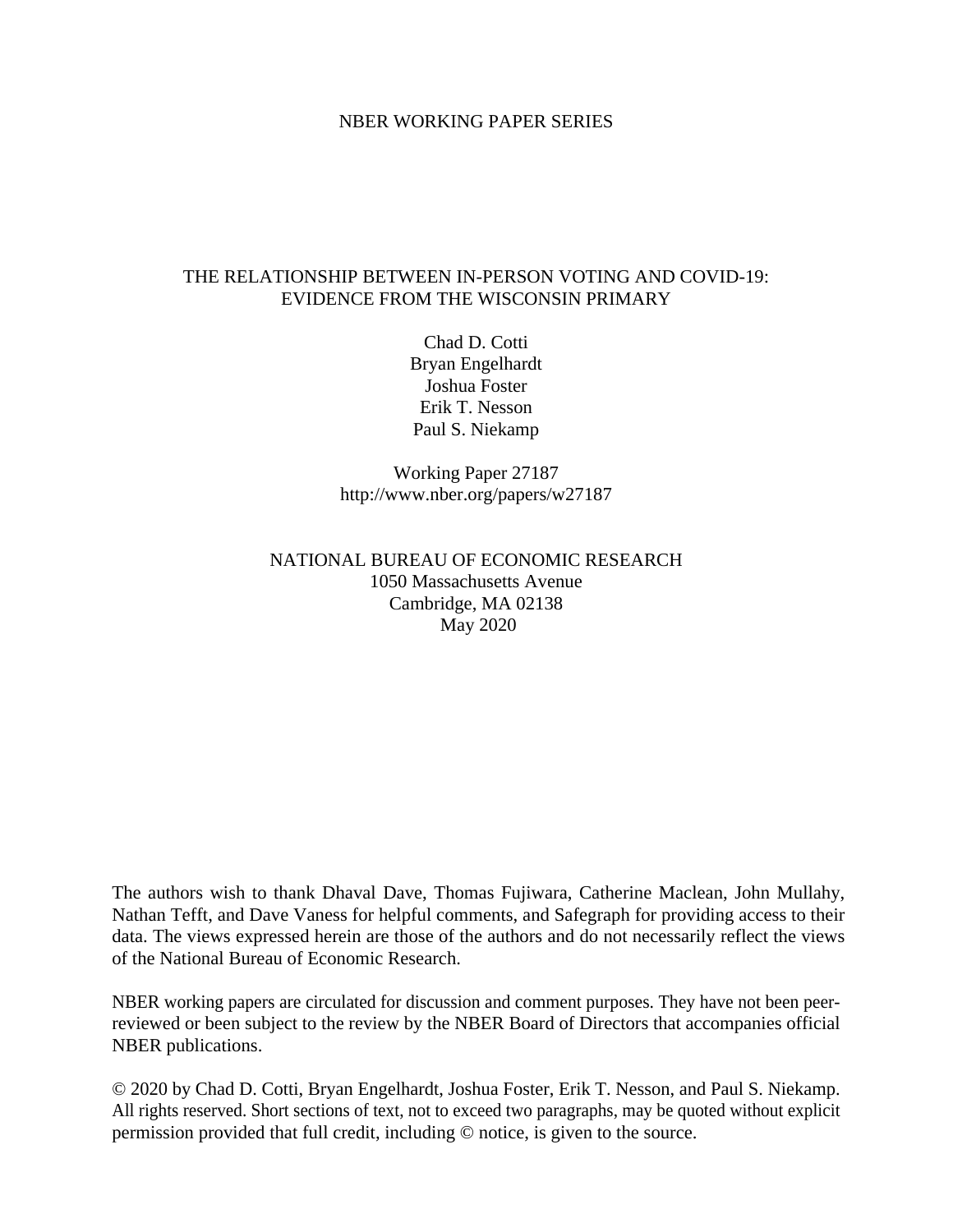The Relationship between In-Person Voting and COVID-19: Evidence from the Wisconsin Primary Chad D. Cotti, Bryan Engelhardt, Joshua Foster, Erik T. Nesson, and Paul S. Niekamp NBER Working Paper No. 27187 May 2020, Revised June 2020 JEL No. D72,H75,I1,I18

## **ABSTRACT**

On April 7, 2020, Wisconsin held a major election for state positions and presidential preferences for both major parties. News reports showed pictures of long lines of voters due to fewer polling locations and suggested that the election may further the spread of the SARS-CoV-2 virus. A contact-tracing analysis by the Wisconsin Department of Health Services identified 71 confirmed cases of COVID-19 to in-person voting, but no research has conducted a broader analysis of the extent to which in-person voting increased the number of COVID-19 cases. We use county level data on voting and COVID-19 tests to connect the election to the spread of the SARS-CoV-2 virus. We find a statistically and economically significant association between in-person voting and the spread of COVID-19 two to three weeks after the election. Results indicate that on average a 10% difference in in-person voters per polling location between counties is associated with approximately a 17.7% increase in the positive test rate. Further, extrapolation of estimates from the average county suggests that in-person voting was related to approximately 700 more COVID-19 cases in Wisconsin during the weeks following the election, or about 7.7% of the total number of confirmed cases during the five week post-treatment time period studied.

Chad D. Cotti Department of Economics University of Wisconsin-Oshkosh and Center for Demography of Health and Aging University of Wisconsin-Madison cottic@uwosh.edu

Bryan Engelhardt Department of Economics University of Wisconsin-Oshkosh engelhab@uwosh.edu

Erik T. Nesson Department of Economics Ball State University Muncie, IN 47306 and NBER etnesson@bsu.edu

Paul S. Niekamp Department of Economics Ball State University pniekamp@bsu.edu

Joshua Foster Department of Economics University of Wisconsin-Oshkosh fosterj@uwosh.edu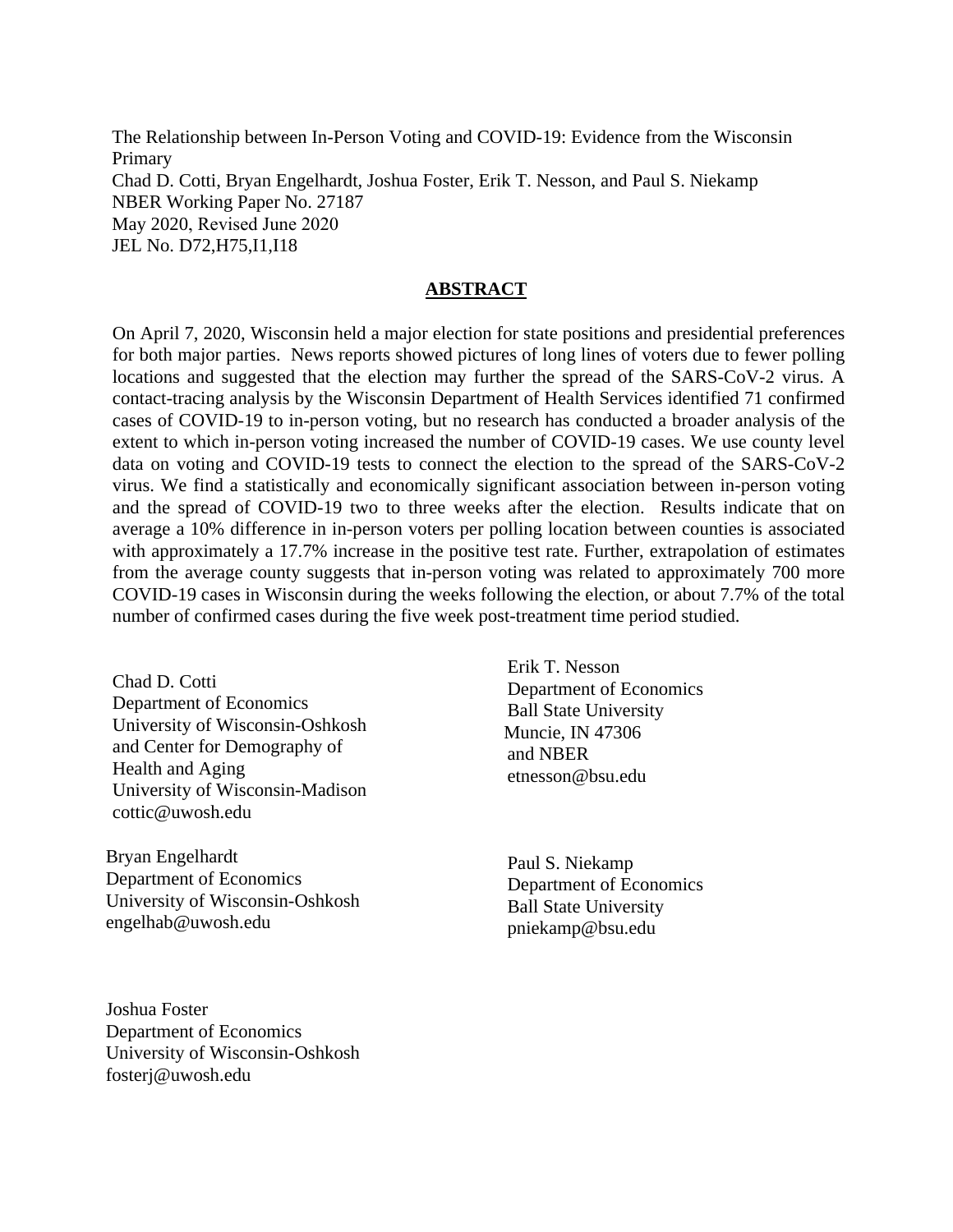# 1 Introduction

A headline on the New York Times website on April 7<sup>th</sup>, 2020, read, "Wisconsin Primary Recap: Voters Forced to Choose Between Their Health and Their Civic Duty" [\(New York Times,](#page-17-0) [2020\)](#page-17-0). The headline referred to the Wisconsin election for state positions and presidential preferences for both major parties held on that day. The New York Times article referenced long lines, especially in Milwaukee, where only five polling places were open, and concerns that in-person voting would lead to increased COVID-19 cases. It is well established that increased social interactions increase the probability of the transmission of the SARS-CoV-2 virus, and as of May  $15<sup>th</sup>$ , the Wisconsin Department of Health Services had directly traced 71 confirmed cases of COVID-19 to in-person voting that occurred on April 7<sup>th</sup>. While the test and trace method used to determine the sources of infection cannot exclude other potential sources, the investigation also missed cases caused by in-person voting activity that were not successfully tested and traced by the state's Department of Health [\(Associated Press,](#page-16-0) [2020\)](#page-16-0).

To circumvent these issues, we estimate the relationship between in-person voting and the spread of COVID-19 using county-level data on in-person voters per polling location and testing information regarding COVID-19. Our aim is to offer a general estimate of the increased spread of infection, if any, related to in-person voting during a pandemic, and by extension provide insights into the potential benefits of absentee voting (vote-by-mail). We first use cellphone location data provided by SafeGraph, combined with information on in-person voting and polling locations from the Wisconsin Elections Commission, to examine whether the April 7<sup>th</sup> election was related to increased visits to areas of polling locations relative to baseline behavior. Our results suggest that areas around polling locations saw a drastic increase in visits on April  $7<sup>th</sup>$ , with no evidence of changes to visits to other locations on that day or changes in visits to areas near election locations on the days preceding or following April  $7<sup>th</sup>$ . We also show that counties with higher in-person voters per polling location had higher levels of visits to the areas of polling locations, but only on the day of the election.

We then use information on the number of tests for COVID-19 and number of positive test results from the Wisconsin Department of Health Services to examine the relationship between in-person votes per polling location and the spread of COVID-19. Our event-study results indicate that trends in COVID-19 cases in counties with higher and lower levels of in-person voting per polling location are similar in the weeks leading up to the April  $7<sup>th</sup>$  election. However, counties with higher levels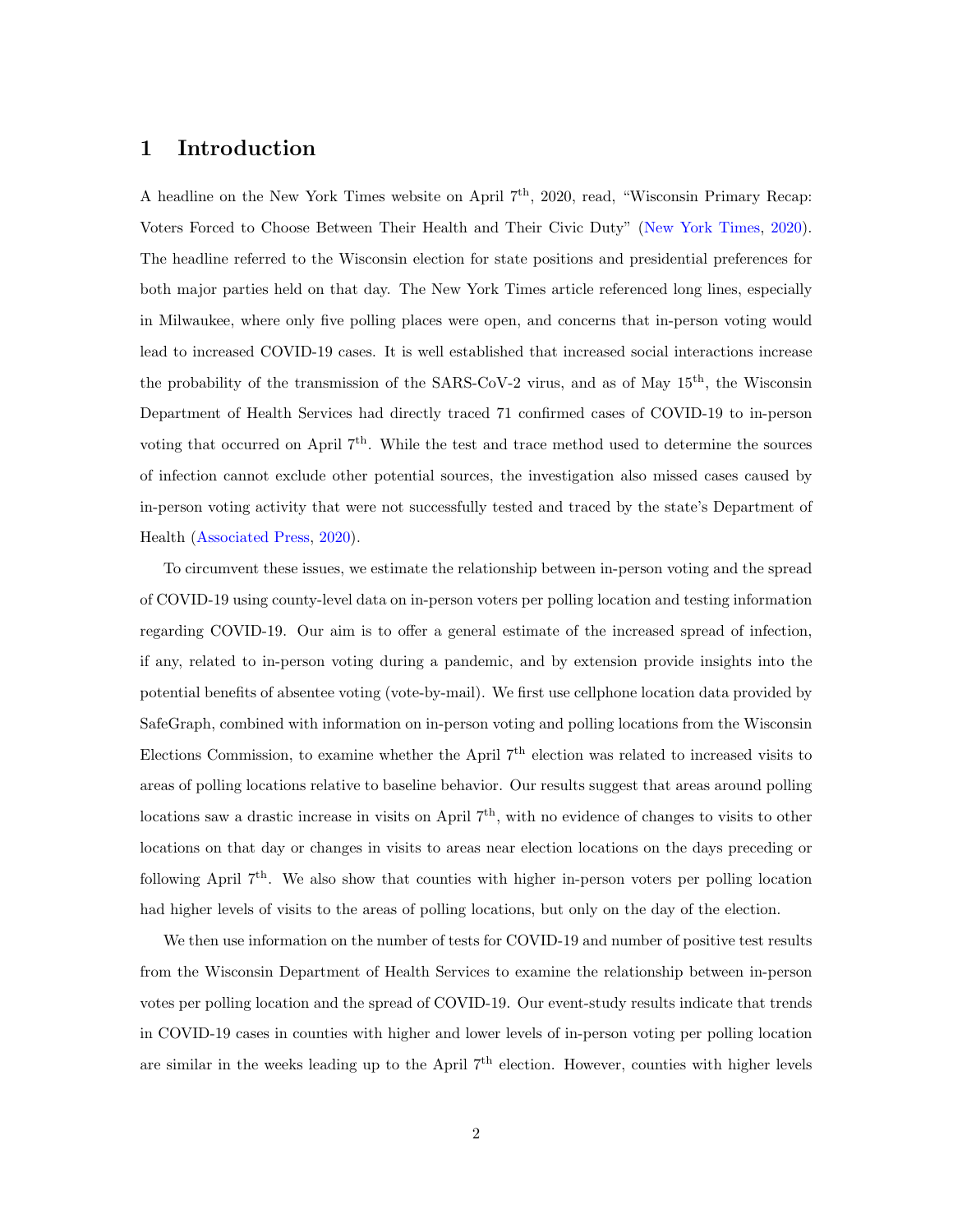of in-person voting per polling location are associated with increases in the weekly positive rate of COVID-19 tests and weekly new cases of COVID-19 in the weeks after the April 7<sup>th</sup> election. This finding is unlikely to be a function of differing trajectories by population density, differing county-level demographics, or measures of social distancing behaviors.

Our work relates to the literature on modeling the trajectory of new cases of COVID-19 in a community. The trajectory, or number of cases, deaths, or the share of positive tests of the COVID-19 pandemic is often modeled by larger structural models such as the highly publicized report from an Imperial College team, [Flaxman, Mishra, Gandy, Unwin, Coupland, Mellan, Zhu, Berah, Eaton,](#page-16-1) [Perez Guzman et al.](#page-16-1) [\(2020\)](#page-16-1), or alternatively, [IHME and Murray](#page-17-1) [\(2020\)](#page-17-1). These are based to differing degrees on the "standard epidemiological model," or SIR model (refer to [Avery, Bossert, Clark,](#page-16-2) [Ellison, and Ellison](#page-16-2) [\(2020\)](#page-16-2) for a COVID-19 related survey). As we are investigating a potential link between behavior and the virus's spread, we take an alternative reduced-form approach that builds on the general understanding that increased socialization is a primary vector for transmission of the virus. Our strategy is very similar to other economics papers which examine associations between the virus and various social factors (e.g. [Allcott, Boxell, Conway, Gentzkow, Thaler, and Yang,](#page-15-0) [2020;](#page-15-0) [Bursztyn, Rao, Roth, and Yanagizawa-Drott,](#page-16-3) [2020;](#page-16-3) [Courtemanche, Garuccio, Le, Pinkston,](#page-16-4) [and Yelowitz,](#page-16-4) [2020a,](#page-16-4)[b;](#page-16-5) [Dave, Friedson, Matsuzawa, McNichols, and Sabia,](#page-16-6) [2020;](#page-16-6) [Mangrum and](#page-17-2) [Niekamp,](#page-17-2) [2020\)](#page-17-2).

The aforementioned Wisconsin Department of Health Services investigation directly traced and linked COVID-19 cases to in-person voting, which confirms transmission in this circumstance, yet the investigation was not comprehensive and doesn't allow for a broad conversation about the overall community experience in Wisconsin or the relationship at hand. Our work looks at geographical differences in voting/quantity of polling locations, COVID-19 positive case test rates, and number of positive cases to estimate how voting impacted the disease's spread. As a result, our work relates to [Harris](#page-17-3) [\(2020\)](#page-17-3), [Almagro and Orane-Hutchinson](#page-15-1) [\(2020\)](#page-15-1) and [Kuchler, Russel, and Stroebel](#page-17-4) [\(2020\)](#page-17-4) among others looking at how geographical differences in behavior (e.g., public transit availability or occupation characteristics) affects the spread of COVID-19. As we measure the impact of polling locations, we also inform models such as Goscé, Barton, and Johansson [\(2014\)](#page-17-5) who analyze the impact of the proximity of persons on the spread of a disease. Relatedly, an emerging literature examines the determinants and effects of social distancing orders on the spread of COVID-19 cases [\(Andersen,](#page-16-7) [2020;](#page-16-7) [Courtemanche et al.,](#page-16-4) [2020a,](#page-16-4)[b;](#page-16-5) [Friedson, McNichols, Sabia, and Dave,](#page-16-8) [2020\)](#page-16-8).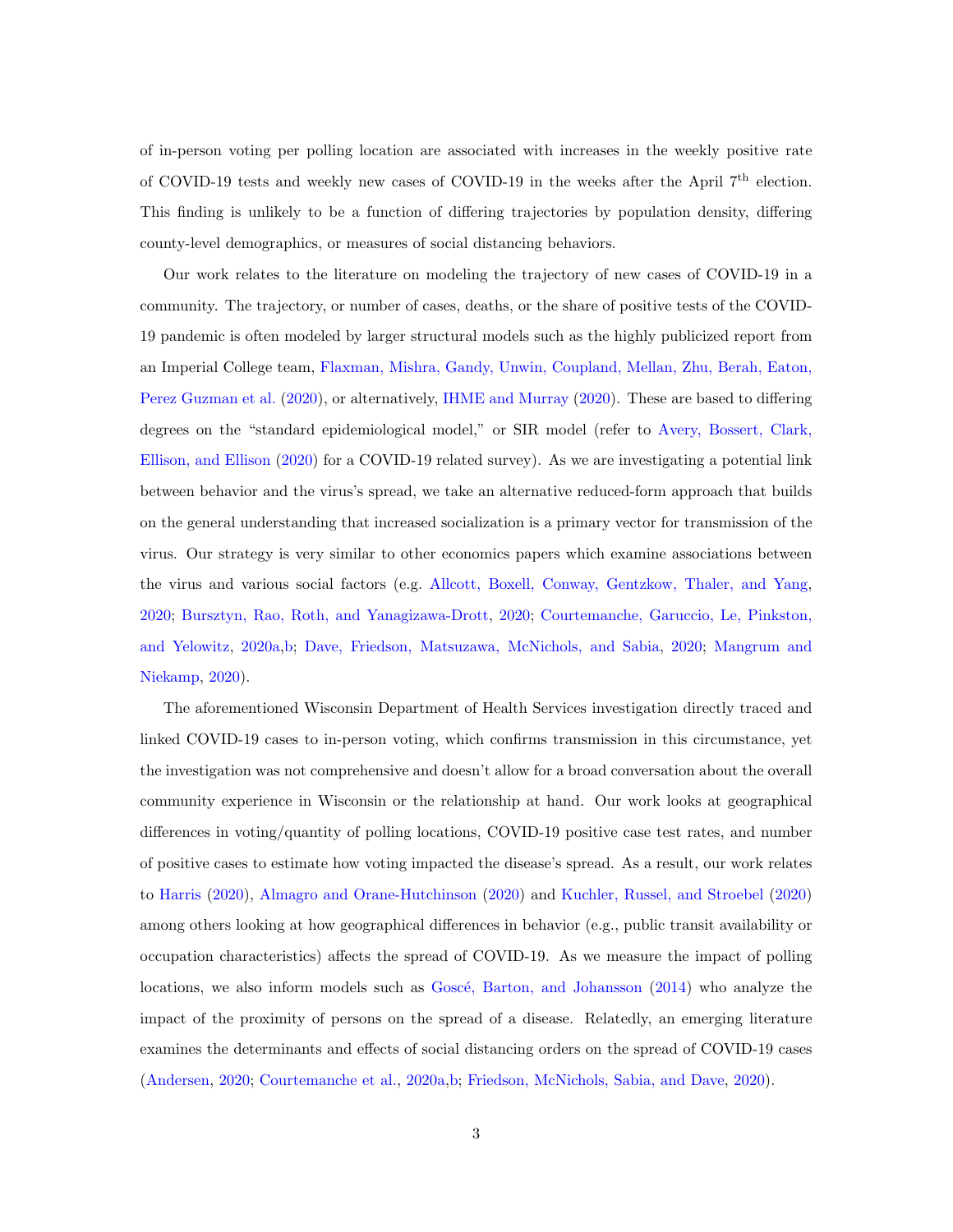Due to the political nature of the decision in switching to absentee voting (vote-by-mail), this work also relates to an emerging economics literature suggesting that political beliefs and actions may impact the spread of the SARS-CoV-2 virus. [Allcott et al.](#page-15-0) [\(2020\)](#page-15-0) uses cellphone location data from Safegraph to suggest that areas with higher Republican vote share in the 2016 presidential election engaged in less social distancing than areas with higher Democratic vote share in the 2016 presidential election. Relatedly, [Adolph, Amano, Bang-Jensen, Fullman, and Wilkerson](#page-15-2) [\(2020\)](#page-15-2) also analyze differing social distancing policy responses for COVID-19 based on the politics of the local government(s). Finally, [Bursztyn et al.](#page-16-3) [\(2020\)](#page-16-3) suggests that people responded to the COVID-19 pandemic differently based on likely viewership of the two most widely-viewed cable news shows, Tucker Carlson Tonight and Hannity. Also, as our work may inform future public debate on switching to absentee voting, our work offers insights on the costs and benefits of absentee voting. Therefore, we tie into the analysis of districts switching to absentee voting (vote-by-mail).

## 2 Data

In this section we outline the data used to study the effect of in-person voting on the measurable spread of COVID-19 in the state of Wisconsin.

The timing of Wisconsin's election, in conjunction with the spread of COVID-19 throughout the state, makes it uniquely suited to offer relevant insights into the effects of voting on the spread of COVID-19. First, voting took place during a "Safer at Home" order where Wisconsin residents were restricted to essential activities only, allowing for better identification of the effect of in-person voting. Second, the "Safer at Home" order was issued only two weeks prior to the date of the election, on March 23, 2020, making it difficult for all eligible voters to receive and return an absentee ballot before election day.<sup>[1](#page-4-0)</sup> And third, the Wisconsin Elections Commission allowed County and Municipal Clerks to alter the voting setup and number of voting locations at their own discretion in the weeks leading up to the election. Among those clerks who modified the voting locations available to their registered voters, nearly all sought to consolidate – a decision that almost certainly increased the in-person voter density per voting location.[2](#page-4-1)

<span id="page-4-0"></span><sup>&</sup>lt;sup>1</sup>On April 6, 2020 – the day before the election – Wisconsin governor Tony Evers issued an executive order that moved the election to June 9, 2020. Later that same day, the State Supreme Court ruled that the Governor cannot unilaterally move the date of an election, thus maintaining the in-person voting.

<span id="page-4-1"></span><sup>&</sup>lt;sup>2</sup>In some cases reductions in the number of voting locations were significant. For example, the city of Green Bay, WI (in Brown County), which typically has 31 voting locations, had only two open during the April 7th election, resulting a significant consolidation of in-person voters.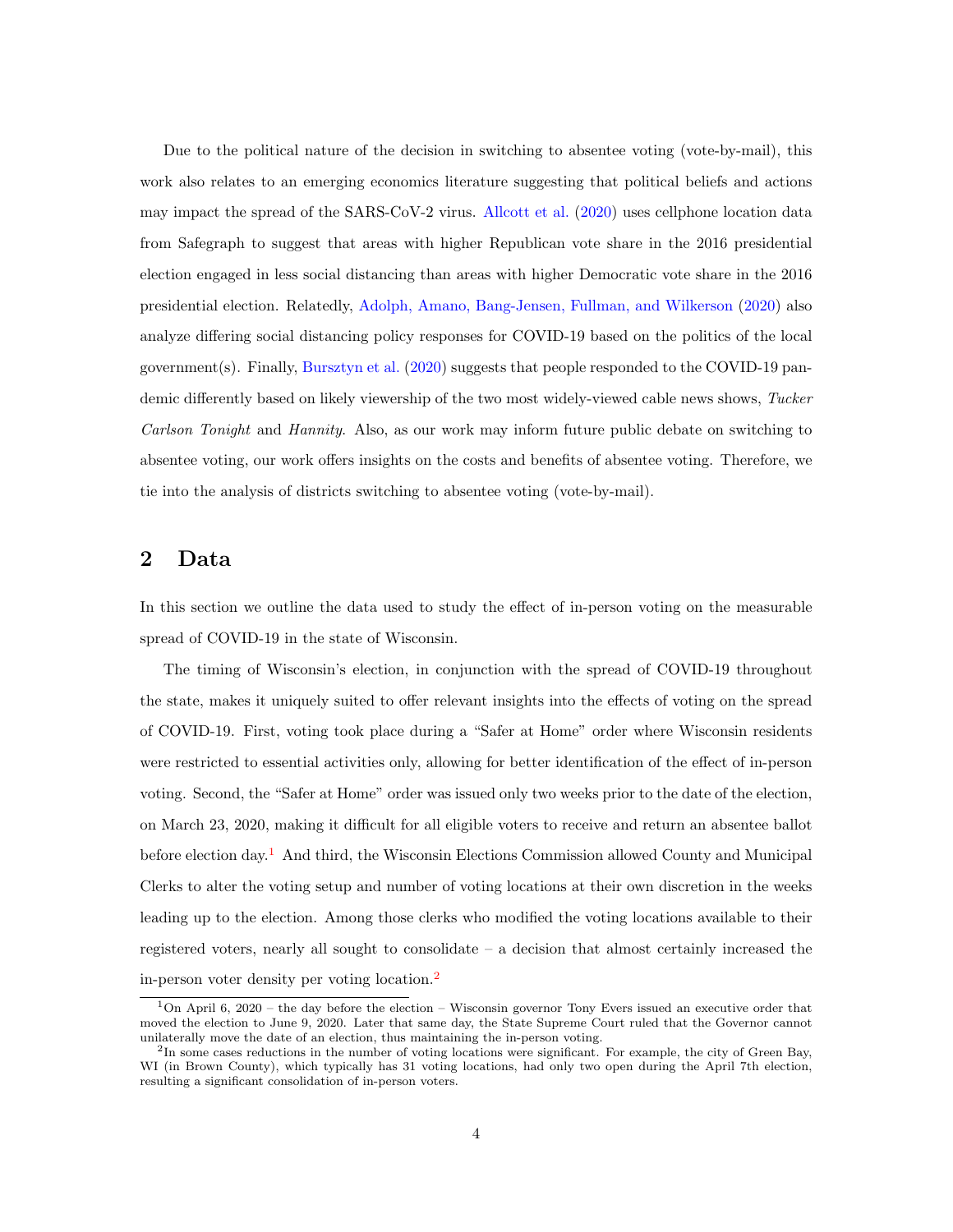#### <span id="page-5-4"></span>2.1 Voting Data

We use voting data provided by the Wisconsin Elections Commission (WEC). The WEC maintains a publicly available database of official election results and voter participation metrics, all of which are available at the county level.<sup>[3](#page-5-0)</sup> Of particular interest to this paper are the data on  $(1)$  total in-person votes, (2) total absentee ballots requested, (3) total absentee ballots returned, (4) number of registered voters, and (5) number of voting locations. Total in-person votes is the only item that is not directly reported by the WEC. To measure this, we use official county-level vote data provided by the County Clerks for the State Supreme Court seat election, adjusting for the number of over/under-votes, and then from that number subtract the total absentee ballots returned.<sup>[4](#page-5-1)</sup>

According to a memorandum released by the WEC on March 30, 2020, County and Municipal Clerks expressed concern with hosting voters in buildings serving relatively vulnerable portions of the population (e.g. nursing homes, senior centers).<sup>[5](#page-5-2)</sup> As a result on March 12, 2020, the WEC gave County and Municipal Clerks the ability to consolidate polling places. Of course, the decision to consolidate polling locations poses a unique problem for these Clerks: closing locations can create some insulation to the relatively vulnerable, but it also increases the likelihood of infection at the remaining locations due to the increase in voter density.

Between March 12, 2020 and April 4, 2020, County and Municipal Clerks in 22 counties (of 72) consolidated the number of polling locations offered to voters, the average reduction among these counties being approximately 15%. In total, Wisconsin used 2,132 voting locations for this election, each of which can be categorized by the venue's normal purpose. Statewide, approximately 90% of the voting locations were hosted in governmental buildings (e.g. city halls, fire stations), approximately 10% were hosted in social or commercial locations (e.g. churches, VFWs, grocery stores), and  $5\%$  were hosted in local primary, secondary, and post-secondary education buildings.<sup>[6](#page-5-3)</sup>

#### 2.2 COVID-19 Data

We use COVID-19 test data provided by the Wisconsin Department of Health Services (WDHS). The WDHS maintained a database reporting the number of laboratory-confirmed COVID-19 cases

<span id="page-5-1"></span><span id="page-5-0"></span><sup>3</sup>See <https://elections.wi.gov/> for more information on these data.

<sup>4</sup> If a number of absentee ballots are returned but not counted (an outcome we are unable to observe), then our measure of in-person voting exposure would be biased downward.

<span id="page-5-2"></span><sup>5</sup>See [https://elections.wi.gov/sites/elections.wi.gov/files/2020-03/Consolidated%20Polling%20Places.](https://elections.wi.gov/sites/elections.wi.gov/files/2020-03/Consolidated%20Polling%20Places.pdf) [pdf](https://elections.wi.gov/sites/elections.wi.gov/files/2020-03/Consolidated%20Polling%20Places.pdf).

<span id="page-5-3"></span> $6$ Some locations shared functions across our categories (e.g. a town hall that houses a senior center), thus their collective representation exceeds 100%.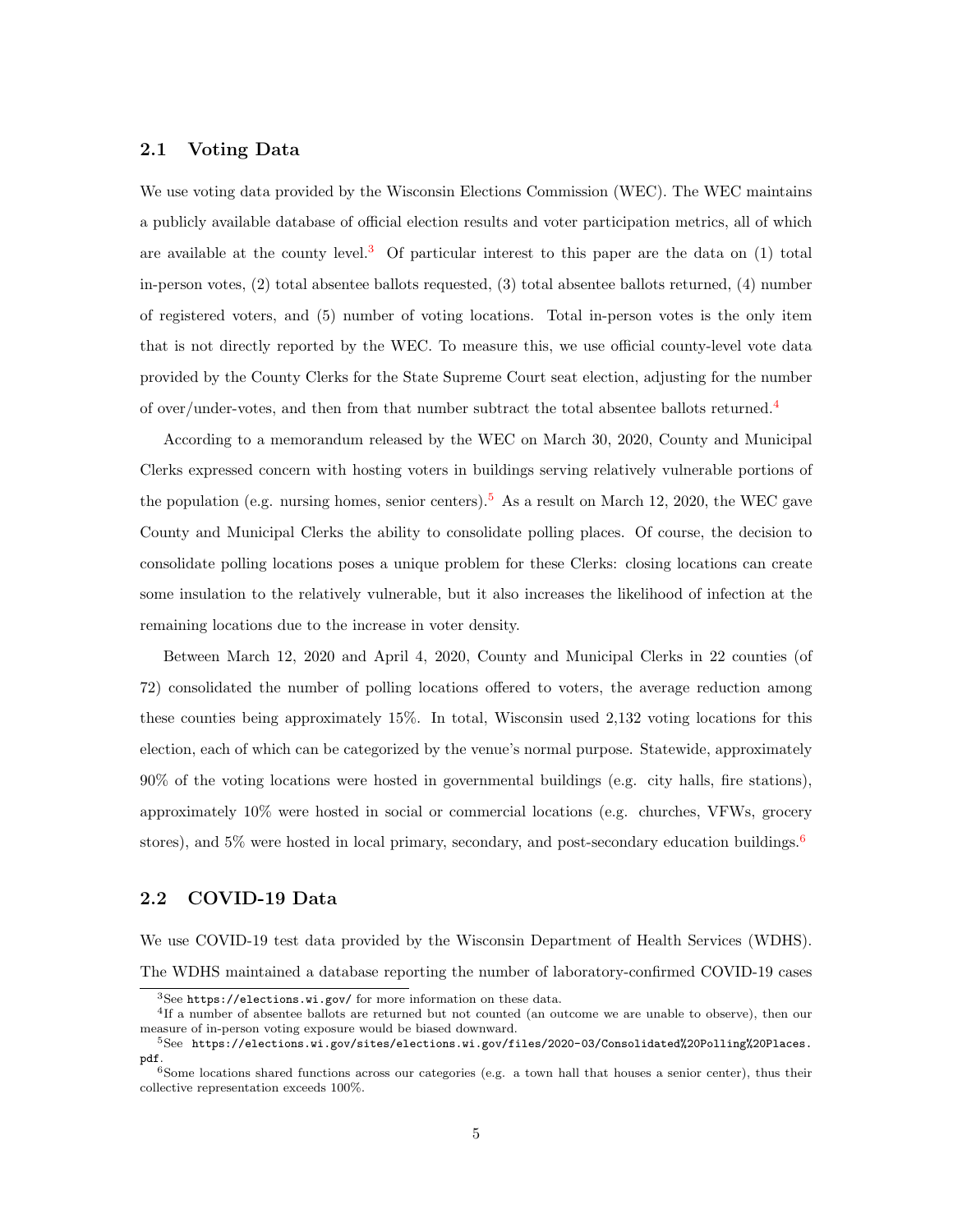and the total number of tests performed, which was updated daily. The primary items of interest from this database are  $(1)$  total and new positive cases,  $(2)$  total and new negative cases, and  $(3)$ total and new COVID-19 tests performed, each at the county level. While WDHS reports data for positive cases beginning on March 15, 2020, the data for negative and total tests begin on March 30, 2020. Thus, from March 30, 2020 to May 17, 2020 (the primary observation window of this study) we construct weekly measures of new COVID-19 cases and the percent of total COVID-19 tests that are positive.

We aggregate the COVID-19 testing data to the weekly level to account for within week patterns of testing that vary by day of week and to eliminate noise associated with daily reporting at the county-level. We then construct weeks from these dates as follows for our results incorporating the number of tests.

| Week -1          | Week 0         | Week 1                                                                        | Week 2 |
|------------------|----------------|-------------------------------------------------------------------------------|--------|
|                  |                | March 30 - April 5 April 6 - April 12 April 13 - April 19 April 20 - April 26 |        |
| Week 3           | Week 4         | Week 5                                                                        |        |
| April 27 - May 3 | May 4 - May 10 | May 11 - May 17                                                               |        |

Week 0 contains the week of the April  $7<sup>th</sup>$  election. To utilize the additional data available for (1), we also estimate specifications only examining the number of positive cases. For these specifications, we are able to introduce two more pre-election weeks, which we define as **Week -3** (March 16 -March 22) and Week -2 (March 23 - March 29).

#### 2.3 Demographics and Social Distancing Measures

Additionally, we supplement the voting and COVID-19 data with measures of social distancing and county-level demographics.

We use SafeGraph Social Distancing Metrics data, which are collected from anonymized GPS pings derived from smartphone app usage. The dataset provides daily metrics of human movement at a highly granular level (Geohash-7, i.e. precision within a 153x153 meter grid) and is continuously updated with a three day lag. We use median home dwelling time, percent of devices completely home, and median distance traveled from home to provide a localized measure of social distancing. While SafeGraph data are reported at the Census Block Group level by day, we aggregate the data to the county by week level to match the level COVID-19 and voting data.<sup>[7](#page-6-0)</sup>

<span id="page-6-0"></span><sup>7</sup>All social distancing measures have been lagged one week to better account for the delay in detecting a the COVID-19 infection after transmission.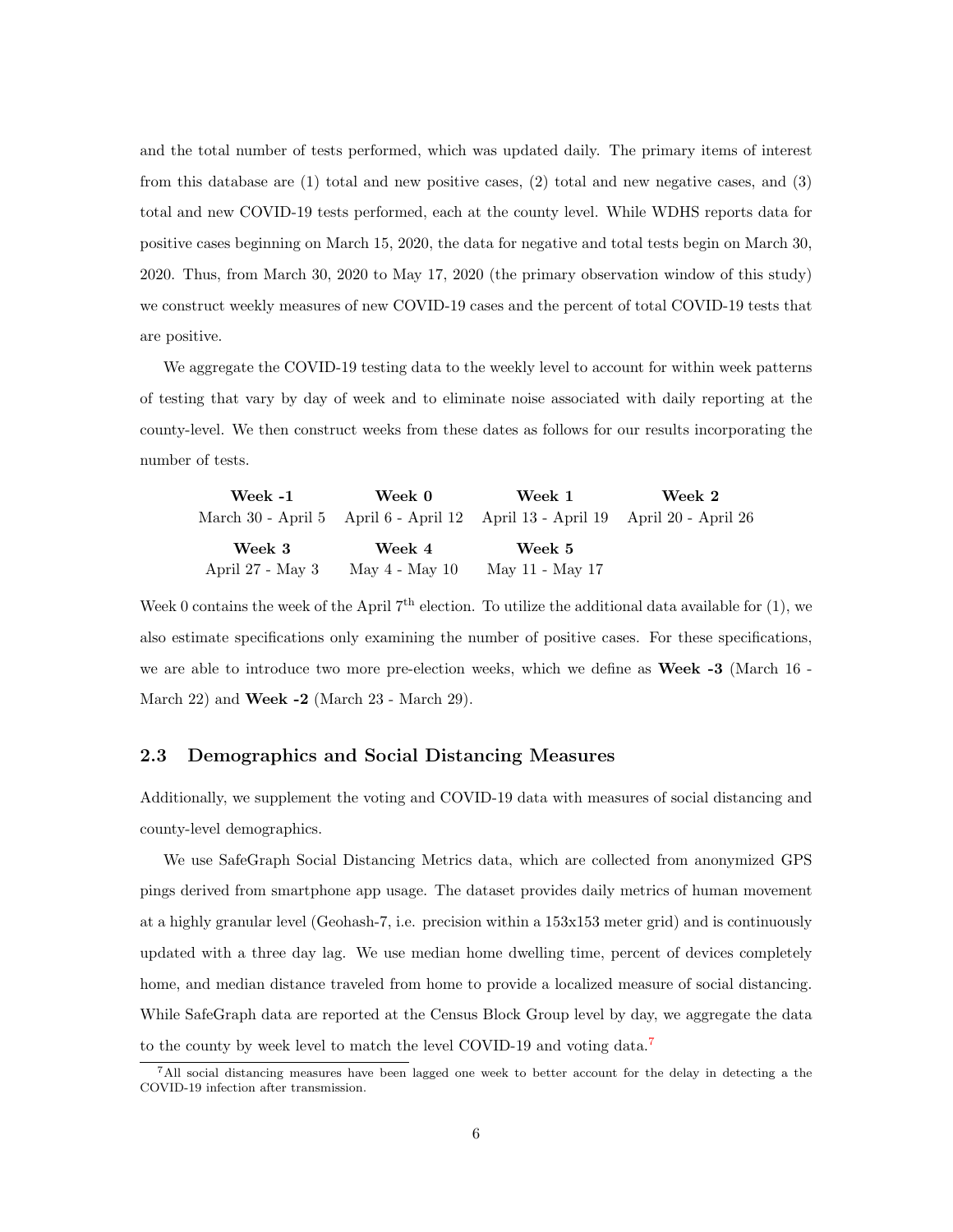In addition, we use SafeGraph Weekly Patterns data linked with SafeGraph Core Places data. These datasets also use GPS pings from smartphones but provide device counts to specific Pointsof-Interest (POIs) for every day of the week. SafeGraph provides a 6-digit NAICS code and a text string of the business or building name for every POI. After merging this dataset with SafeGraph POI data, we have the coordinates of approximately 79,000 POIs in Wisconsin. We then calculate the distance between each POI and the closest of the 2,132 voting locations in Wisconsin. Matching these three datasets allows us to measure increases in traffic to highly localized voting locations that would not be visible in Social Distancing Metrics. While measuring general human traffic during pandemics is important, it is especially pertinent to measure the impact that policies have on forcing individuals into population dense situations.

We also include estimates of county population and population density, both of which are provided by the US Census Bureau (2010 Census data), and a number of additional demographics from the 2018 5-Year American Community Survey Estimates, including the percent of the population without a high school degree, the percent of the population with at least a bachelor's degree, the 2018 unemployment rate, the median household income, and the percent of the population age 65 or older.

#### 2.4 Summary Statistics

Table [1](#page-22-0) offers summary statistics on our primary measures relevant to the empirical analysis presented below. Alongside state-wide reporting, we also split the summary statistics by counties which have above-median numbers of in-person votes per polling location compared to counties which are below the median. This split shows that COVID-19 positive test rates are approximately twice as high (5.6% versus 2.6%) in above-median counties. Individuals in above-median counties are 2.4 percentage points (62.2% versus 64.6%) less likely to leave home and are approximately 7 percentage points (26.6% versus 19.6%) more likely to have at least a Bachelor's degree. In addition, abovemedian counties are higher income and have younger populations. There is a significant difference in population density between above-median and below-median in-person vote counties (298.1 versus 34.3). We therefore suggest it is important to design specifications that can account for the dynamic effect of population density on the evolution of COVID-19 growth. For example, we investigate the robustness of the results to the omission of population dense areas like Milwaukee County.

While there was substantial variation in the voter density at the county level (as visualized by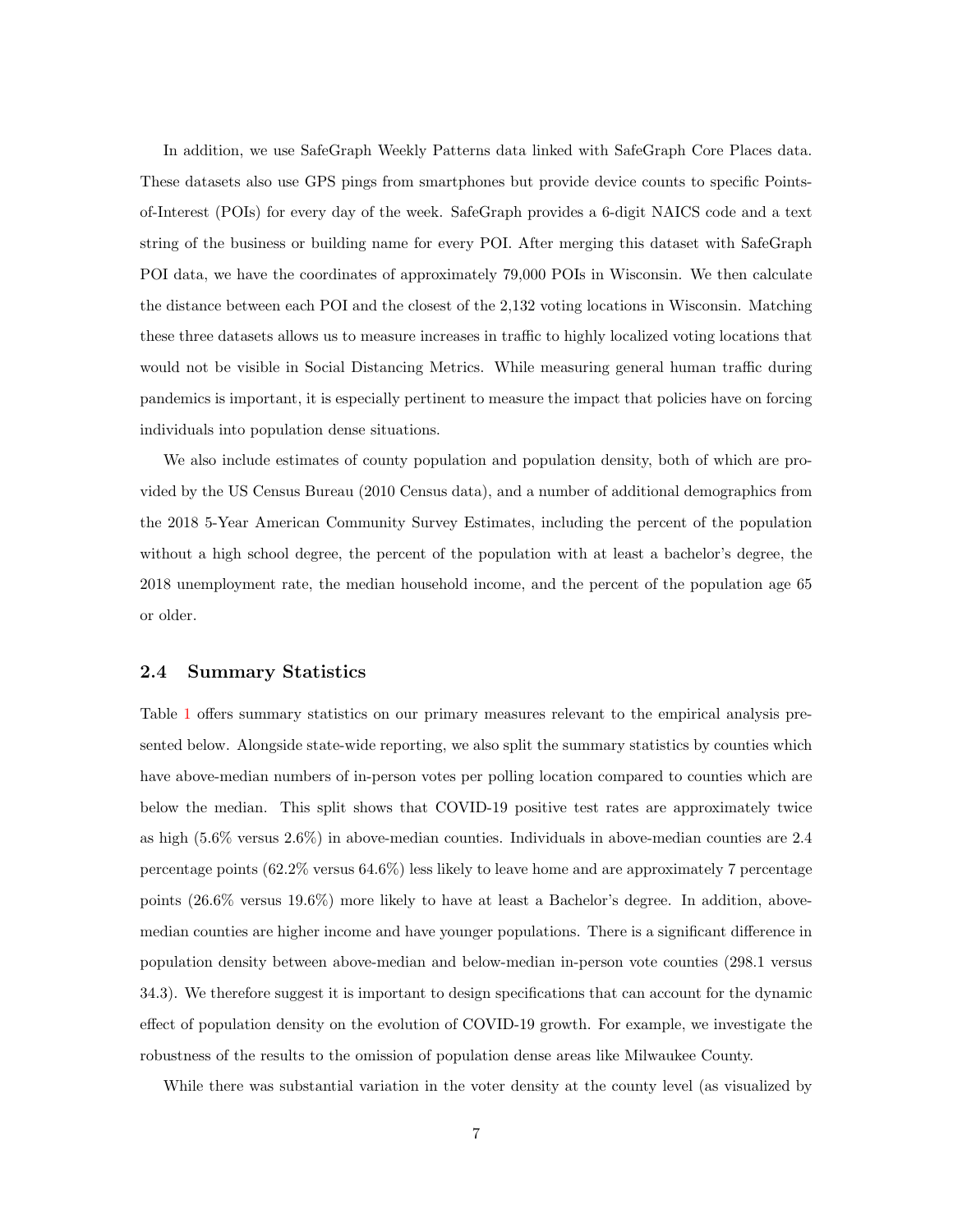Figure  $A1$ ), it alone provides an imperfect measure of the number of individuals traveling to a voting location, as they do not indicate how many individuals visit these buildings or surrounding areas on other days of the year. Any detrimental impact of in-person voting on COVID-19 cases would be derived from excess human activity above and beyond baseline levels of typical activity observed at that time. To identify deviations from baseline levels of activity, we use the coordinates of SafeGraph POI data on visits to businesses and buildings directly next to, or including, voting locations in the weeks surrounding the election. Specifically, for approximately 79,000 POIs, we calculate the ratio of visits on date d to visits seven days prior  $d-7$  to estimate excess human activity. Figure [1a](#page-19-0) displays the mean ratio of visits to seven days prior by distance to the nearest poll.<sup>[8](#page-8-0)</sup> The data points for April 7th (election day) imply that POIs less than 50 meters from a voting poll received over 3.5 times more foot traffic than the previous Tuesday. While POIs 50-100 meters and 100-200 meters from a voting location also exhibit excess visitation, the ratio of visits to seven days prior converges to one as the distance from a POI to the nearest polling location increases. Estimates of excess visitation on April 7th exhibit a strong distance gradient, firmly supporting the claim that in-person voting caused a highly-localized increase in human activity above and beyond typical foot traffic in the relevant time period. We also plot the estimates of excess visitation for April 6th and 8th, the days surrounding voting day. Averages of the ratio of visits to seven days prior hover tightly around one for all distances, mitigating concerns that other events surrounding April 7th might drive results.<sup>[9](#page-8-1)</sup>

# <span id="page-8-2"></span>3 Methods

To understand the impact of in-person voting on the spread of COVID-19 we focus on the percent of COVID-19 tests that are positive in each county and week. We also extend our analysis to an investigation of the effect of voting metrics on the number of new COVID-19 cases as well (see Section [4.2\)](#page-12-0).

There are concerns that cases alone might not accurately gauge actual outbreak, as they may be inhibited by the implementation of COVID-19 testing and related capacity. Schmitt-Grohé, [Teoh, and Uribe](#page-17-6) [\(2020\)](#page-17-6) document concerns that testing is not random and widespread. [Almagro](#page-15-1) [and Orane-Hutchinson](#page-15-1) [\(2020\)](#page-15-1) also recognizes this issue and as a result analyzes changes in the

<span id="page-8-0"></span> $8$ To provide additional clarity, we provide Figure [A2a,](#page-26-0) which displays mean visits to POIs in Wisconsin for the fourteen days before and after April 7th.

<span id="page-8-1"></span> $9T_0$  bolster the figures referenced above, we also provide Figure [A3,](#page-27-0) which reports estimates from event study specifications that compare visits to POIs near versus far from polling locations.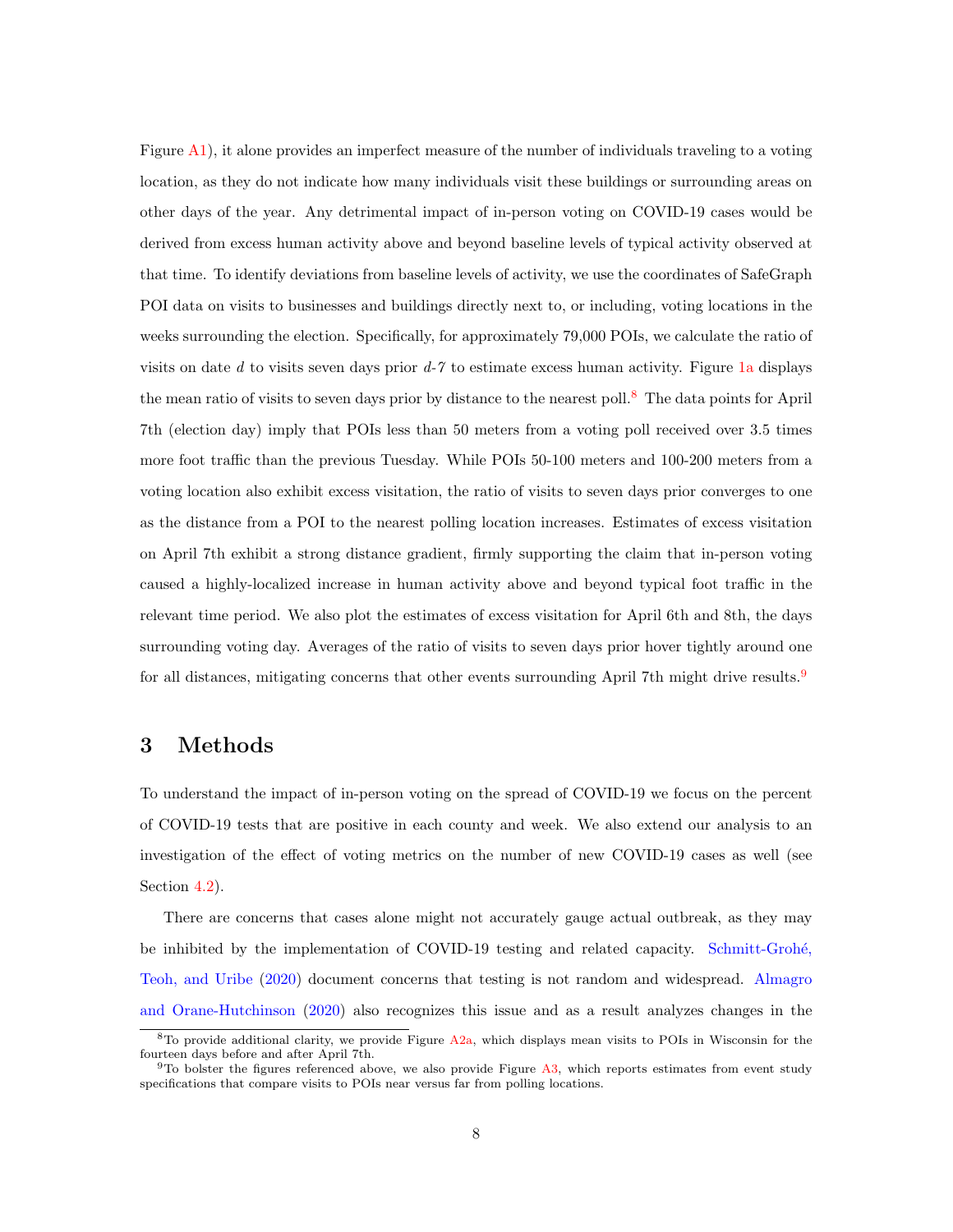percentage of positive tests.[10](#page-9-0)

In assessing what the appropriate model specification and design is for this investigation, we recognize that there is a notable lag in the time between infection with the SAR-CoV-2 virus and its record (if any) in the WDHS database. According to [Lauer](#page-17-7) [\(2020\)](#page-17-7), the median incubation period from infection with SARS-CoV-2 to onset of symptoms is approximately 5.1 days, with 97.5% of infected people who are symptomatic exhibiting symptoms within 11.5 days. Once symptoms occur, there are likely to be lags associated with seeking testing and acquiring lab results. The WDHS provides data on cases by date of symptom onset, which, in aggregate, allow us to estimate the average lag associated between onset of symptoms and a positive test showing up in the WDHS data.<sup>[12](#page-9-1)</sup> Figure  $\overline{A4}$  $\overline{A4}$  $\overline{A4}$  plots the cumulative number of cases from the date of symptom onset and the date of COVID-19 test reporting at the state level. Panel (a) of Figure [A4](#page-28-0) shows a notable relationship between these measures exists, while panel (b) identifies the distribution of time lag (in days) between symptom onset and positive case diagnosis.<sup>[13](#page-9-2)</sup> According to this measure the median lag from onset date to recorded positive date is 7.5 days across the time series. Taken collectively with a median incubation period of 5.1 days, we would expect any effects of the election on the COVID-19 outbreak on new cases to become most pronounced around 12.6 days, or roughly two weeks, after the election.

Given these considerations, our primary analysis is an event study approach where we capture the impact of in-person voting per location on the proportion of positive tests, or

<span id="page-9-3"></span>Positive Rate<sub>c,t</sub> = 
$$
\alpha + \delta IVL_c + \text{Week}_t + \sum_{t=-1,1,...,5} \delta_t IVL_c \times \text{Week}_t
$$
 (1)  
+ $\beta X_c + \gamma SD_{c,t} + \psi PD_{c,t} + \epsilon_{c,t}$ 

<span id="page-9-0"></span><sup>&</sup>lt;sup>10</sup>Specifically, [Almagro and Orane-Hutchinson](#page-15-1) [\(2020\)](#page-15-1) analyze the percent of positive tests, rather than the number of new cases, stating "First, random testing has not been possible in  $NYC<sup>11</sup>$  $NYC<sup>11</sup>$  $NYC<sup>11</sup>$  as only those with certain conditions are tested because of limited capacity. Second, [Borjas](#page-16-9) [\(2020\)](#page-16-9) points out that the incidence of different variables on positive results per capita is composed of two things: A differential incidence on those who are tested, but also a differential incidence on those with a positive result conditional on being tested. Therefore, we believe that the fraction of positive tests is the variable that correlates the most with the actual spread of the disease within a neighborhood throughout our sample." (p. 2)

<span id="page-9-1"></span><sup>12</sup>WDHS symptom onset data provides new cases information by self-reported date of when an individual's symptoms began, rather then the date that positive test was recorded in the WDHS database following a positive PCR test. In general, symptom onset date is meaningful because this date will be closer to the date in which infection occurred. Unfortunately, if symptoms onset date is missing, or if the patient was asymptomatic, rather than omitting the cases from the onset data base (or imputing it), WDHS assigns the date in which the positive diagnosis (PCR test) was recorded (e.g., these cases keep the recorded case date). This mis-coding introduces bias to the measure, the extent of which is unknown.

<span id="page-9-2"></span><sup>&</sup>lt;sup>13</sup>Specifically, for the number of positive cases on a given date, we count the number of days one must go back until the number of onset cases is at least as large. Panel (b) then plots the distribution of these values.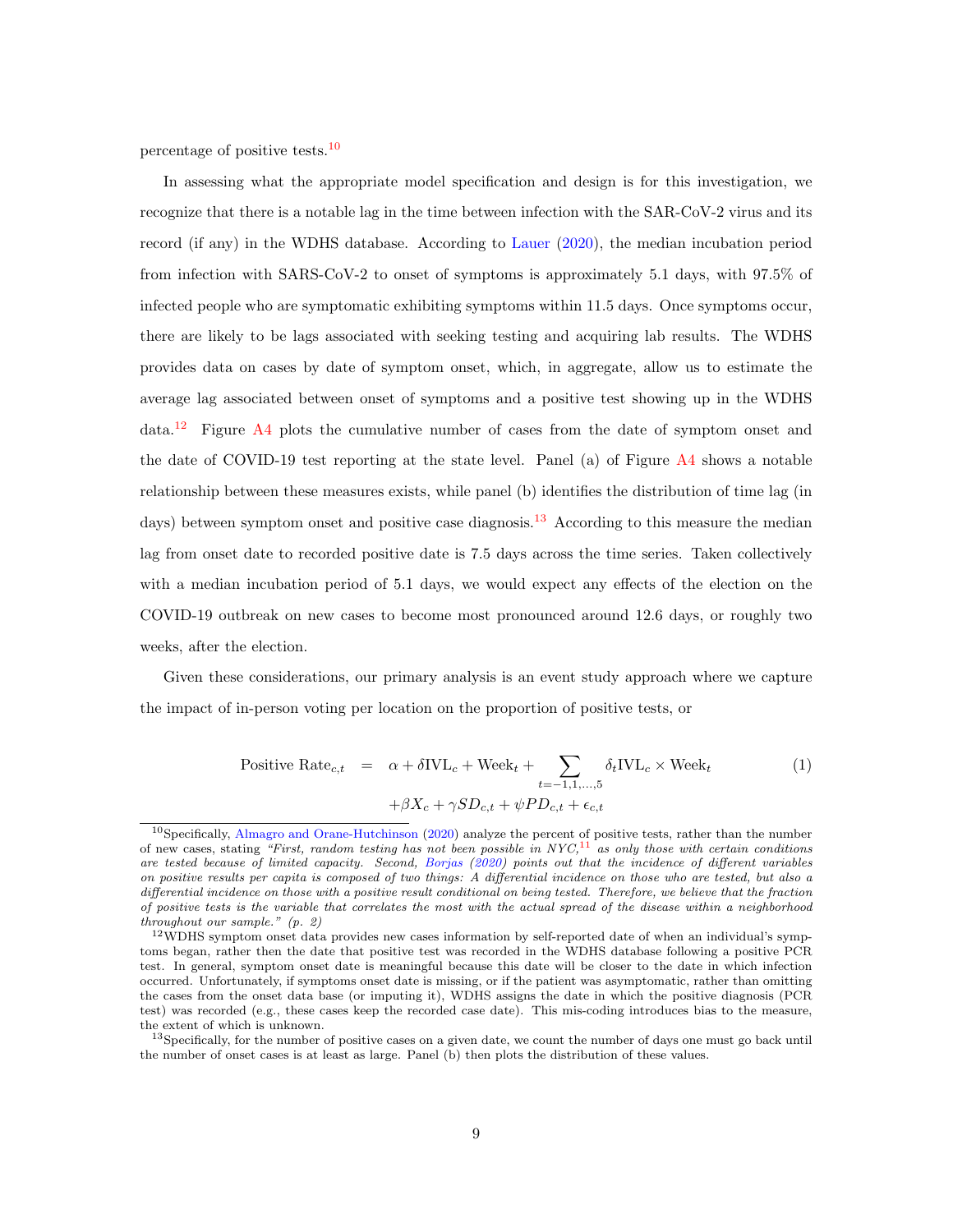where Positive Rate<sub>c,t</sub> is the proportion of positive cases in week t for each county c,  $IVL<sub>c</sub>$  is inperson votes (in 1000s) per polling location and Week $_t$  are weekly dummies, with the week of the election (April 7th) serving as the reference (omitted) category  $t = 0$ . Our independent variables of interest are the interactions between  $IVL_c$  and Week<sub>t</sub>. The coefficients on these variables,  $\delta_t$ , provide estimates of the evolution of the in-person votes per location in the week preceding the election and in the weeks after the election. Given the incubation period of COVID-19, lags associated with seeking testing, and lags in labs acquiring results, we should not see a relationship between voting behavior and the COVID-19 test rate prior to a week after the election.

We also include other time-invariant county demographic controls in  $X_c$ , which we describe above. Further, we include county-level social distancing measures, including the SafeGraph measures of social distancing aggregated to the county by week level and lagged by one week (e.g., average time in dwelling, percentage of time leaving home, and average distance traveled), and absentee votes per capita interacted with week, which captures differences in social distancing habits specifically related to voting (and voters) across counties and the corresponding effects over time. These measures are all represented in  $SD_{c,t}$ . We also interact county population density and week, to allow the evolution of COVID-19 testing in each county to vary by population density, represented in  $PD_{c,t}$ . Based on [Papke and Wooldridge](#page-17-8) [\(1996,](#page-17-8) [2008\)](#page-17-9), we estimate models associated with equation [\(1\)](#page-9-3) using a fractional logistic regression model with robust standard errors clustered at the county-level.<sup>[14](#page-10-0)</sup> We also estimate equation [\(1\)](#page-9-3) where we replace all time-invariant county controls with county fixed effects. In these cases, we utilize OLS estimation, owing to the incidental parameters problem.

## 4 Results

The mechanism by which in-person voting could increase COVID-19 spread is via a localized increase in human interaction beyond baseline levels. Therefore, before estimating equation [1](#page-9-3) it is important to show that the key explanatory variable, in-person votes (in 1000s) per polling location, has a strong relationship with increases in localized human activity. Figure [1b](#page-19-0) plots the mean of the ratio of visits to POIs on April 7th to visits 7 days prior, by county. POIs more than 200 meters from a voting poll exhibit no excess visitation, no matter the value of voters per location. However, the

<span id="page-10-0"></span><sup>14</sup>[Papke and Wooldridge](#page-17-8) [\(1996,](#page-17-8) [2008\)](#page-17-9) note that the usual least-squares approach to estimating fractional response models suffers from a retransformation problem in using the estimated parameters to infer the magnitude of responses. The implication is that the usual marginal effects should be considered biased when calculated from estimates of the transformed model. They instead suggest estimation directly by quasi-likelihood (e.g., fractional logistic regression).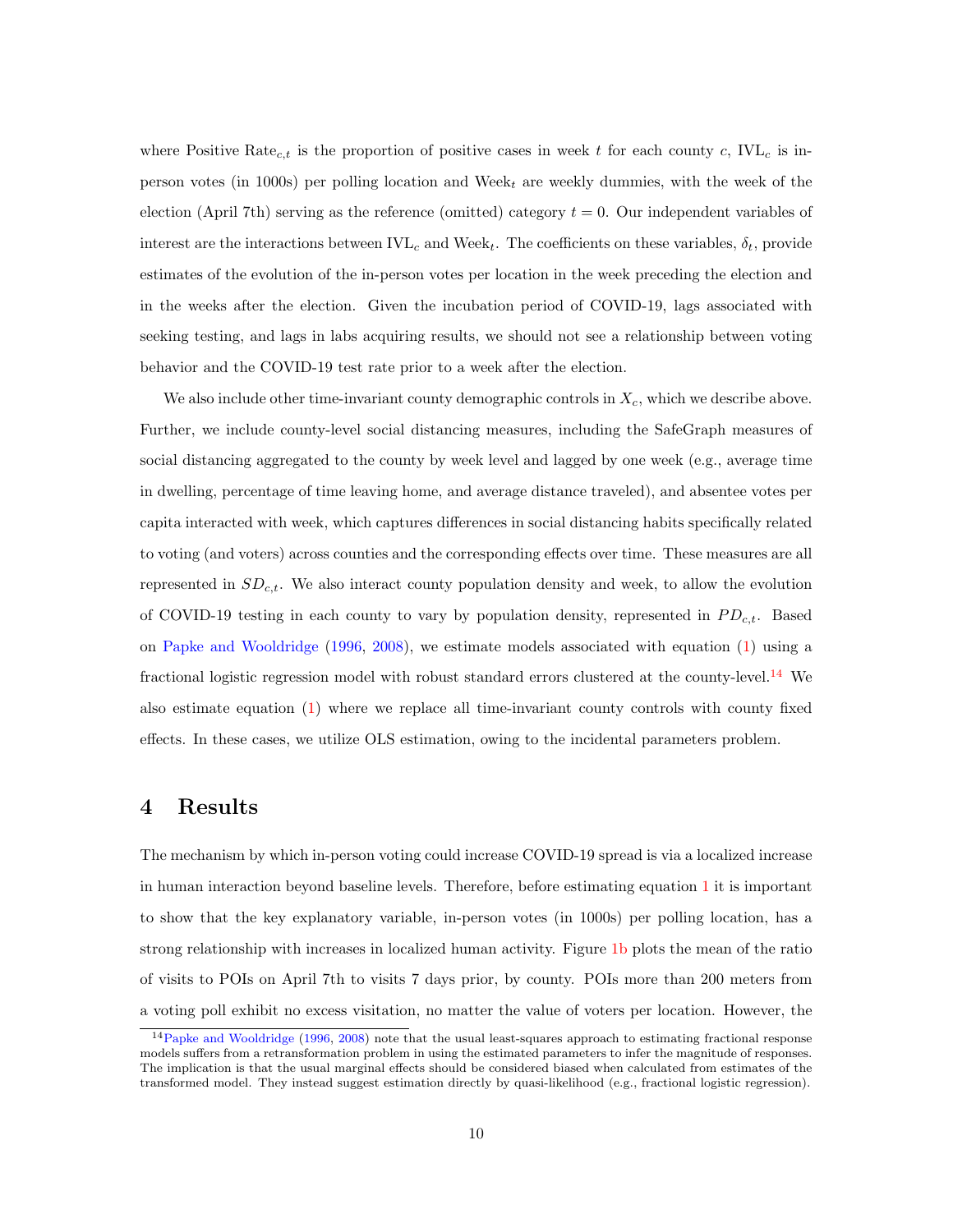estimates of excess visitation to POIs less than 50 meters from a polling location have a remarkably positive relationship with voters per location. Focusing on POIs less than 50 meters from a poll, counties with less than 200 voters per location averaged 1.8 times more foot traffic than the previous Tuesday while counties with over 300 voters per location averaged 5.8 times more than the previous Tuesday. This strong relationship lends credence to the claim that in-person voting (in 1000s) captures excess human activity due to voting.

#### 4.1 Results using COVID-19 Positive Test Rates

Table [2](#page-23-0) and Figure [2](#page-20-0) show results from our models described in Equation [\(1\)](#page-9-3). Columns (1) - (4) of the table show logit coefficients, standard errors in parentheses, and marginal effects in brackets from estimating fractional logit specifications. Moving from left to right, we systematically add in controls, culminating in our preferred specification in Column (3). In particular, in Column (1) we begin with a parsimonious model that only accounts for time fixed effects and county demographic characteristics.[15](#page-11-0) Column (2) adds social distancing measures, which include explicit measures of mobility tracked by cell-phone data, and absentee voting habits. Column (3) adds interactions of population density with the week dummies to account for differential trends in outbreak related to density, and Column (4) adds in controls for the number of tests performed that week.<sup>[16](#page-11-1)</sup> In Column (5) we change the regression to estimate an OLS model, including county fixed-effects into the model to fully account for all time-invariant differences between counties, including all timeinvariant county demographics variables. As this estimation is conducted using OLS, the coefficients represent marginal effects, and we show standard errors clustered at the county level in parentheses. In Figure [2,](#page-20-0) we graphically display the marginal effects and related 95% confidence intervals of our preferred fractional logit specification in Column (3) and the OLS fixed effects estimate in Column (5).

Across all models, we find an increase in the positive share of COVID-19 cases in the weeks following the election in counties that had more in-person votes per voting location, all else equal, and the coefficient magnitudes and statistical significance levels are consistent across the different models. The marginal effects are similar in size three weeks after the election, but begin to fade in subsequent weeks. The marginal effects two weeks after the election suggest that on average every

<span id="page-11-1"></span><span id="page-11-0"></span> $15$ Week 0, the week of the election, serves as a reference category.

<sup>&</sup>lt;sup>16</sup>While measures of testing may be endogenous, [Almagro and Orane-Hutchinson](#page-15-1) [\(2020\)](#page-15-1) argue that including measures of testing are important as controls.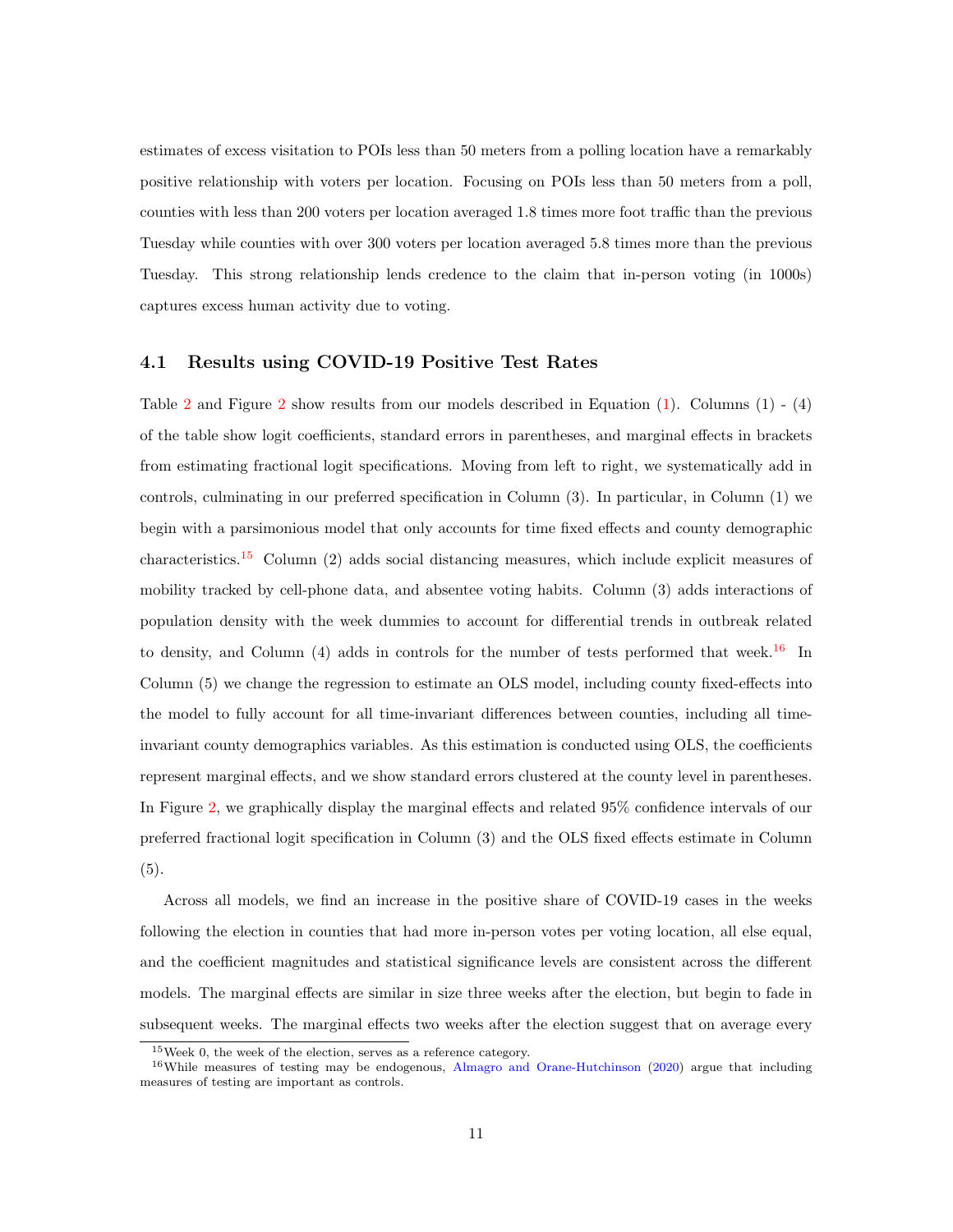additional 100 voters per location (a tenth of a unit increase in voters per location) is associated with an increase in the positive test rate in the preferred specification (Column 3) of about  $0.42$ percentage points. Transforming this into an elasticity, a 10% difference in in-person voters per polling location between counties is associated with approximately a 17.7% increase in the positive test rate.

Lastly, in Columns  $(1)$  -  $(4)$  of Appendix Table [A1,](#page-30-0) we investigate the sensitivity of these estimates to removing Brown and Milwaukee Counties from our main empirical specifications. Brown County contains the City of Green Bay, and saw a large outbreak of COVID-19 traced to a meat-packing facility. Milwaukee County has the highest population density in Wisconsin and reported long lines at the polls on the election day. Overall the results are relatively consistent to those presented in Tables 2 and 3, although effects seem to fade faster and are somewhat smaller when Milwaukee County is excluded from the sample. This is not unexpected given that Milwaukee had one of the greatest number of in-person voters per polling location in the state, and indicates that the effect in Milwaukee County was likely more pronounced than in the state overall.

#### <span id="page-12-0"></span>4.2 Extension: COVID-19 Cases

Despite the aforementioned limitations of studying the spread of the SARS-CoV-2 virus using the number of positive COVID-19 test cases reported (see Section [3\)](#page-8-2), we nonetheless explore the effect of in-person voting according to this measure. Doing so serves several purposes, including (1) offering a robustness check of our preferred measure of positive test rates, (2) providing a point of comparison to several studies using this measure in other contexts (e.g. [Courtemanche et al.,](#page-16-4) [2020a,](#page-16-4)[b;](#page-16-5) [Dave](#page-16-6) [et al.,](#page-16-6) [2020;](#page-16-6) [Friedson et al.,](#page-16-8) [2020;](#page-16-8) [Mangrum and Niekamp,](#page-17-2) [2020\)](#page-17-2), and (3) introducing two additional weeks of data to the beginning of our time frame of study, a result that is due to the WDHS's reporting of only positive test results prior to March 30th. Specifically because of (3), we are able to extend our observation period prior to the election by two additional weeks, thus introducing Week -2 (March 23 - March 29) and Week -3 (March 16 - March 22).

Given our interest in the number of positive COVID-19 test cases, we focus on estimating several models according to

<span id="page-12-1"></span>
$$
\text{Cases}_{c,t} = \alpha + \text{Week}_t + \chi_c + \sum_{t=-3}^{-1} \beta_t \text{IVL}_c \times \text{Week}_t + \sum_{t=1}^{5} \beta_t \text{IVL}_c \times \text{Week}_t
$$
  
+ $\sigma SD_{c,t} + \omega PD_{c,t} + \epsilon_{c,t}$  (2)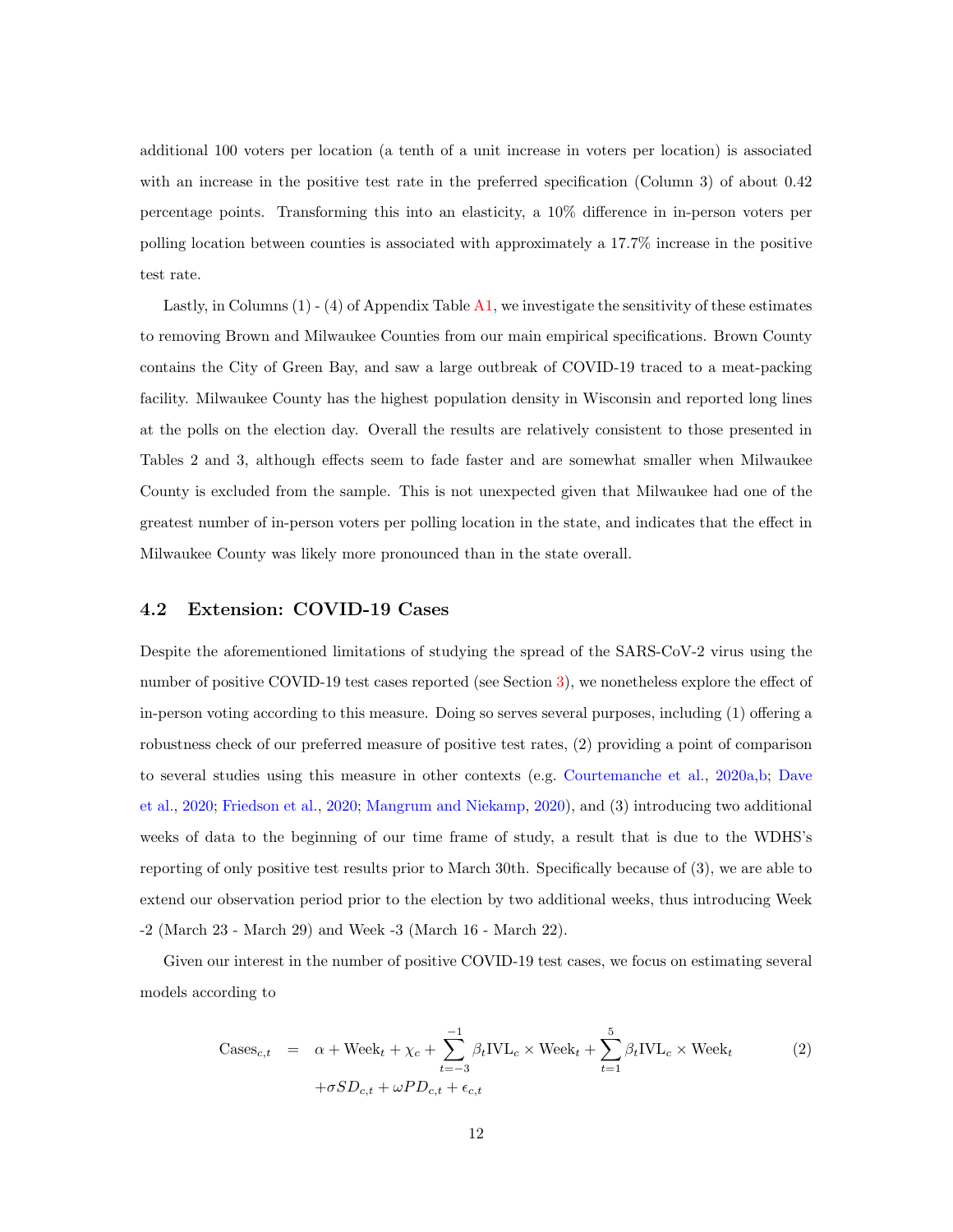where  $\text{Caes}_{c,t}$  represents one of three outcomes related to the number of positive cases in each county. The first dependent variable we examine is the log growth rate in cases, defined as ln(Total Cases<sub>c+</sub>)− ln(Total Cases<sub>c,t−1</sub>).<sup>[17](#page-13-0)</sup> Second, we examine the cumulative number of cases per capita for each county and week, and third, we examine the new weekly cases per capita. For these three outcomes, we estimate OLS models weighted by population, although estimates are robust to unweighted specifications. For each dependent variable, we examine weekly cases first as defined by the date of test, and second by the date of symptom onset. The coefficients of interest in Equation [\(2\)](#page-12-1) are again the  $\beta_t$ 's, the coefficients on the interactions between IVL<sub>c</sub> and Week<sub>t</sub>. As noted above, we are able to examine two additional weeks in Equation  $(2)$  than in Equation  $(1)$  The social distancing controls are the same as those in Equation [\(1\)](#page-9-3), except that we do not include any time invariant county characteristics since they are absorbed by the county fixed effects  $\chi_c$ .

Panel A of Table [3](#page-21-0) and the first column of Figure 3 (Figures [3a,](#page-21-0) [3c,](#page-21-0) and [3e\)](#page-21-0) report the results from our models described in Equation [\(2\)](#page-12-1) using the WDHS's recorded date of the positive COVID-19 test. Across all the various specifications we find a similar pattern of results to those reported in Table [2:](#page-23-0) counties with greater voter density experienced a greater number of COVID-19 cases, either measured by case growth rate, or cases per-capita. In particular, estimates indicate that every 100 voters per location (a tenth of a unit increase in voters per location) is associated with an increase in new cases per capita of about 0.035 new cases per 100,000 people three weeks after the election. In looking at total cases per capita we we observe that 100 voters per location is associated with a total of 0.1353 more total cases per 100,000 residents in the average county five weeks after the week of the election. [18,](#page-13-1)[19](#page-13-2)

Lastly, Panel B of Table [3](#page-24-0) and Figures [3b,](#page-21-0) [3d,](#page-21-0) and [3f](#page-21-0) present results utilizing date of symptom onset instead of the recorded date of the positive COVID-19 test.<sup>[20](#page-13-3)</sup> Given that symptoms can appear during the end of week 0 (election week), for this analysis we use Week -1 as our reference week to

<span id="page-13-0"></span><sup>17</sup>As some counties had zero confirmed cases during our sample period and the natural log of zero is undefined, we add 0.001 to total cases before calculating log growth rates.

<span id="page-13-1"></span><sup>&</sup>lt;sup>18</sup>These results are robust to controlling for the number of COVID-19 tests run in each county. See Appendix Figure [A5](#page-29-0) for a graphical representation of these results. Notably, after accounting for variation in testing, precision of estimation is improved.

<span id="page-13-2"></span><sup>&</sup>lt;sup>19</sup>Results are again robust to excluding counties with relatively large numbers of COVID-19 cases, Brown County (containing Green Bay) and Milwaukee County (containing Milwaukee) we find similar results (see Table [A1](#page-30-0) in the appendix). Some models, however, lack the same level of statistical support for the timing of the relationship. For example, estimating the in-person voting effect on the number of new cases or the total number of cases yields a statistically significant relationship at the 10% level.

<span id="page-13-3"></span> $^{20}$ These data still suffer from issues of testing associated with the recorded case data but also have some concerns owing to systematic coding of symptom onset date as the date that the positive PCR test was recorded in situations where symptoms information is missing or the case was asymptomatic and, hence, may be less reliable than the test record data (see footnote [12\)](#page-9-1).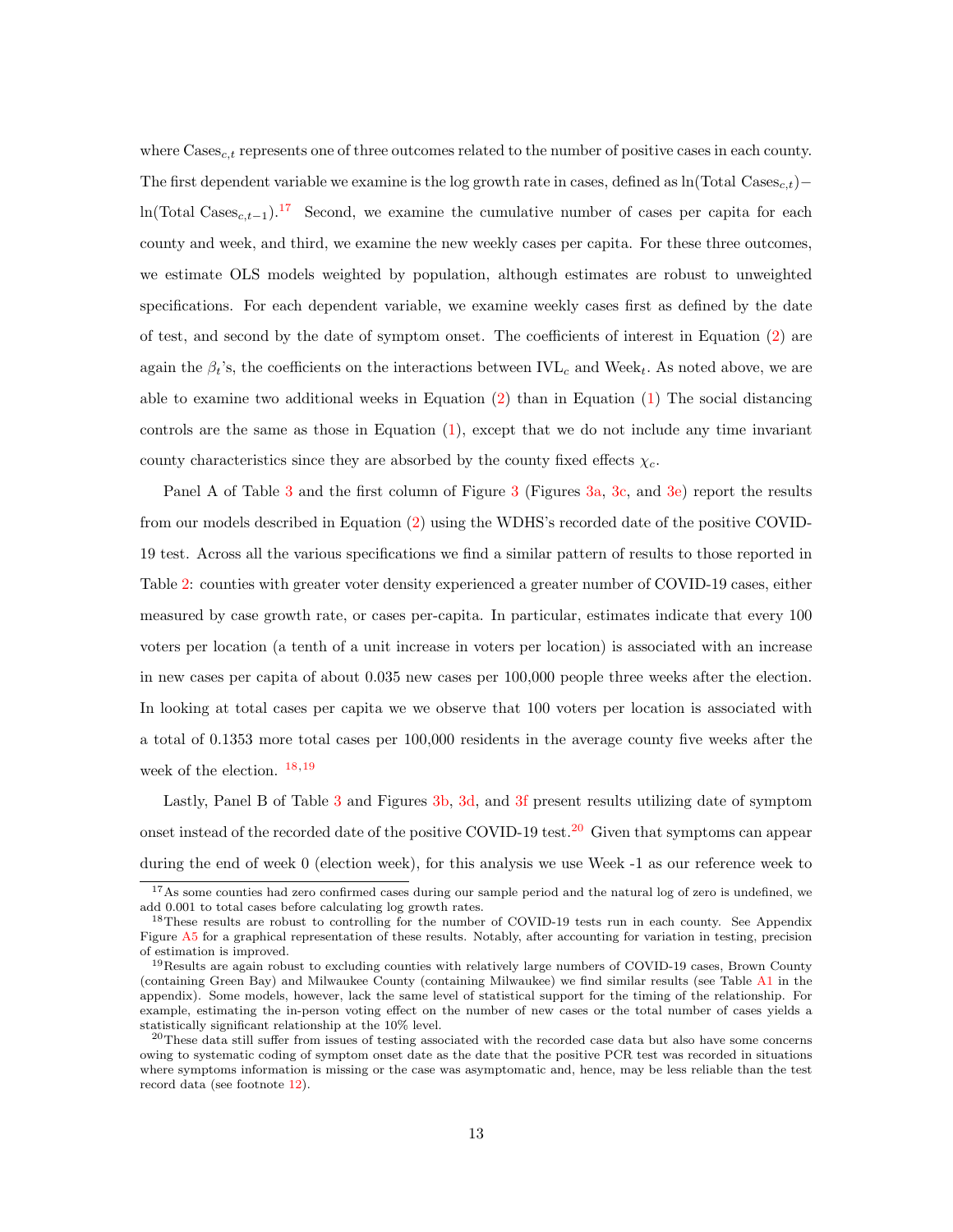allow for appropriate comparison.<sup>[21](#page-14-0)</sup> Results of this analysis present a very similar pattern to what was shown in Panel A of Table [3,](#page-24-0) however we find the differences in total cases begin to appear nearly immediately. Further, new cases per capita are a near perfect mimic to those presented using the record date data (in Panel A), but shifted back one week. Overall, patterns are consistent with both the patterns seen using the recorded positive case data and with how symptom-based timing should manifest with COVID-19 onset based on a clinical understanding of the disease [\(Lauer,](#page-17-7) [2020\)](#page-17-7).

## 5 Conclusion

Using county level data from the entire state of Wisconsin, we analyze whether the election held in Wisconsin on April 7, 2020 is associated with the spread of COVID-19.

Our results confirm the Wisconsin Department of Health Services findings on the link between the spread of COVID-19 and voting using testing and tracing methods. However, the tracing investigation undertaken was not comprehensive, and our results indicate a notable association between the concentration of in-person voters and positive test rates of COVID-19. Specifically, results show that counties which had more in-person voting per voting location (all else equal) had a higher rate of positive COVID-19 tests than counties with relatively fewer in-person voters. Furthermore, we also find a similar relationship between in-person voter density voting and differences in COVID-19 cases directly.

To put our results in context, we can use the coefficient in Table [3](#page-24-0) for the total cases-per capita to estimate how many additional COVID-19 cases are associated with in-person voting. Taking the coefficient of 1.353 five weeks after the election suggests that every 1000 additional voters per polling location is associated with 1.353 COVID-19 cases per 100,000 individuals. This effect translates to approximately 700 additional COVID-19 cases in the state of Wisconsin related to in-person voting during the post-election treatment period studied in this analysis.<sup>[22](#page-14-1)</sup> Given there were 9.115 new

<span id="page-14-0"></span> $21$ The election occurred on the second day of week 0, so there is enough time for cases associated with the election to have onset dates during Week 0.

<span id="page-14-1"></span> $^{22}$ Our calculation here is as follows: 1000 additional voters per polling location is associated with an estimated 1.353 COVID-19 cases per 100,000 people (see Table 3, column 2, week 5 estimate for total cases per 100,000). These estimates come from population weighted estimates, where the weighted average county population is 293.7 votes per polling location. Hence, we can extrapolate that without in-person voting, the average county would have seen a reduction of 0.397 cases per polling location per  $100,000$  people  $(1.353 * 293.7/1000 = 0.397)$ . There were 30.7 polling locations in the average county in Wisconsin during the April 7th election, so 0.397 ∗ 30.7 = 12.2 cases per 100,000 people. According to the U.S. Census Bureau data used in this analysis, the average WI county has approximately 80,225 residents, so 12.2 ∗ (80, 255/100, 000) = 9.79 more COVID-19 cases per county, on average. Finally, there are 72 counties in Wisconsin, so 9.79 ∗ 72 ≈ 705 more estimated cases associated with in-person voting on April 7th statewide.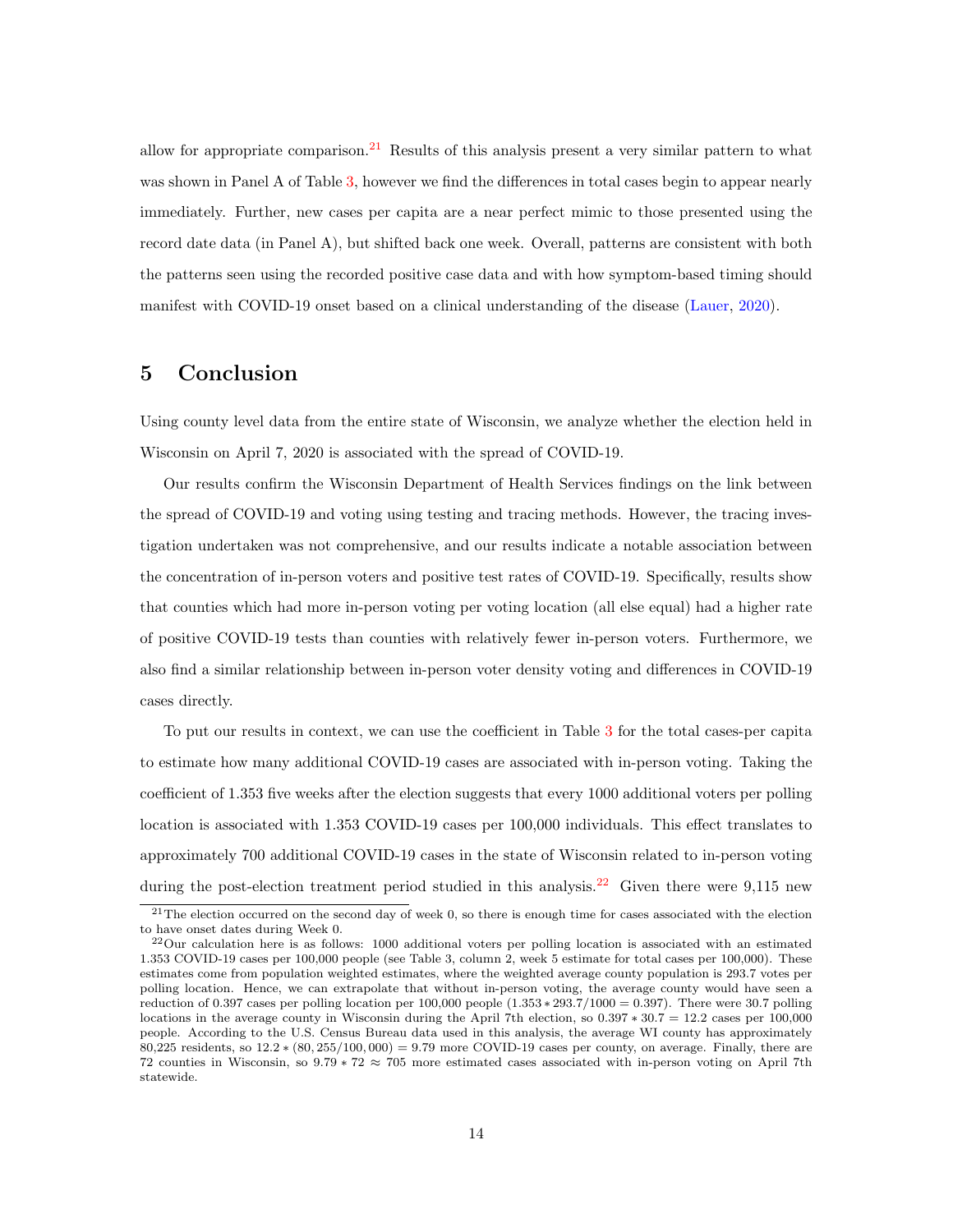COVID-19 cases confirmed by PCR testing during this five week post-election time period (April 13th - May 17th), this increase would account account for approximately 7.7% of all marginal cases observed.

An important policy consideration among County and Municipal Clerks is that of location consolidation for forthcoming elections, and the results reported here may aid in their decision on the matter. As discussed in Section [2.1,](#page-5-4) when given the ability to modify the location of polling places at their own discretion, the overwhelming majority of clerks that made changes chose to consolidate locations, which effectively led to increases in voter density per location. Our results show such an increase in density is associated with increase in the rate of positive COVID-19 tests beginning two weeks following the election. The delayed increase is expected and the findings are statistically significant at the 5% or 1% level across different specifications. Likewise, the data support the hypothesis that voter density per polling location will not vary with the positive rate in the week immediately preceding or during the the election, again as expected, as neither parameter is significant as seen in Tables [2](#page-23-0) and [3.](#page-24-0)

The relationship we find between COVID-19 and voting provides an additional piece of evidence towards a causal link. Although our results are not definitive, they do suggest it may be prudent, to the extent possible during the COVID-19 epidemic and weighed against other factors, for policy makers and election clerks to take steps to either expand the number of polling locations, voting times, early voting opportunities, or encourage absentee voting in order to keep the population density of voters as low as possible.

# References

- <span id="page-15-2"></span>Adolph, Christopher, Kenya Amano, Bree Bang-Jensen, Nancy Fullman, and John Wilkerson. 2020. "Pandemic politics: timing state-level social distancing responses to covid-19."  $medRxiv$ .
- <span id="page-15-0"></span>Allcott, Hunt, Levi Boxell, Jacob Conway, Matthew Gentzkow, Michael Thaler, and David Y Yang. 2020. "Polarization and public health: Partisan differences in social distancing during the Coronavirus pandemic." NBER Working Paper (w26946).

<span id="page-15-1"></span>Almagro, Milena and Angelo Orane-Hutchinson. 2020. "The differential impact of COVID-19 across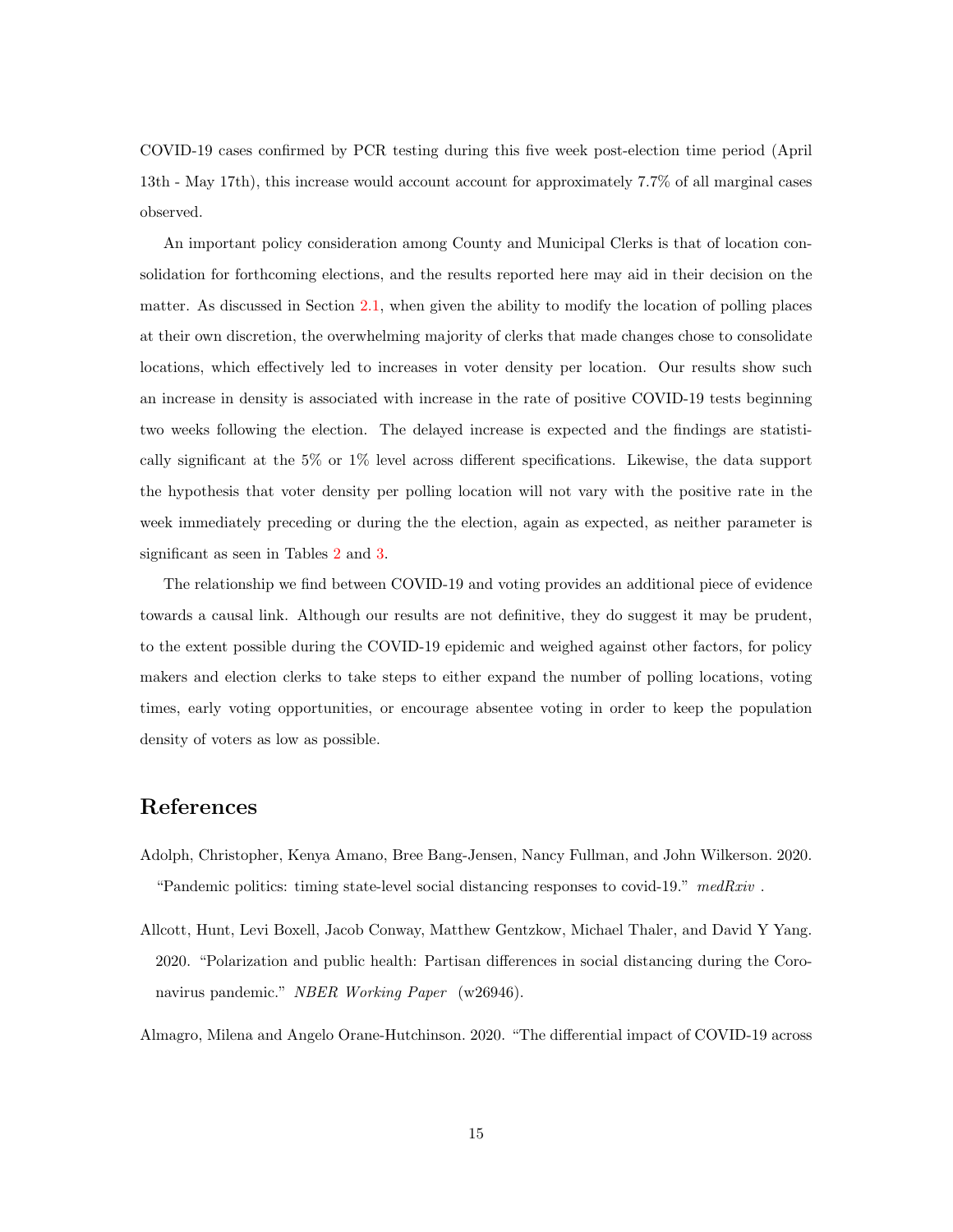demographic groups: Evidence from NYC." The differential impact of COVID-19 across demographic groups: Evidence from NYC (April 10, 2020) .

- <span id="page-16-7"></span>Andersen, Martin. 2020. "Early evidence on social distancing in response to COVID-19 in the United States." Working Paper .
- <span id="page-16-0"></span>Associated Press. 2020. "52 positive cases tied to wisconsin election." URL [apnews.com/](apnews.com/b1503b5591c682530d1005e58ec8c267) [b1503b5591c682530d1005e58ec8c267](apnews.com/b1503b5591c682530d1005e58ec8c267). Online; retrieved 29-April-2020.
- <span id="page-16-2"></span>Avery, Christopher, William Bossert, Adam Clark, Glenn Ellison, and Sara Fisher Ellison. 2020. "Policy Implications of Models of the Spread of Coronavirus: Perspectives and Opportunities for Economists." Tech. rep., National Bureau of Economic Research.
- <span id="page-16-9"></span>Borjas, George J. 2020. "Demographic determinants of testing incidence and COVID-19 infections in New York City neighborhoods." Tech. rep., National Bureau of Economic Research.
- <span id="page-16-3"></span>Bursztyn, Leonardo, Aakaash Rao, Christopher Roth, and David Yanagizawa-Drott. 2020. "Misinformation during a pandemic." Working Paper (2020-44).
- <span id="page-16-4"></span>Courtemanche, Charles J, Joseph Garuccio, Anh Le, Joshua C Pinkston, and Aaron Yelowitz. 2020a. "Did Social-Distancing Measures in Kentucky Help to Flatten the COVID-19 Curve?" Working Paper .
- <span id="page-16-5"></span>———. 2020b. "Strong Social Distancing Measures in the United States Reduced the COVID-19 Growth Rate, While Weak Measures Did Not." Working Paper .
- <span id="page-16-6"></span>Dave, Dhaval, Andrew I Friedson, Kyutaro Matsuzawa, Drew McNichols, and Joseph J Sabia. 2020. "Did the Wisconsin Supreme Court Restart a COVID-19 Epidemic?" IZA Discussion Paper No. 13314 .
- <span id="page-16-1"></span>Flaxman, Seth, Swapnil Mishra, Axel Gandy, H Unwin, H Coupland, T Mellan, H Zhu, T Berah, J Eaton, P Perez Guzman et al. 2020. "Report 13: Estimating the number of infections and the impact of non-pharmaceutical interventions on COVID-19 in 11 European countries." .
- <span id="page-16-8"></span>Friedson, Andrew I, Drew McNichols, Joseph J Sabia, and Dhaval Dave. 2020. "Did California's Shelter-in-Place Order Work? Early Coronavirus-Related Public Health Effects." Tech. rep., National Bureau of Economic Research.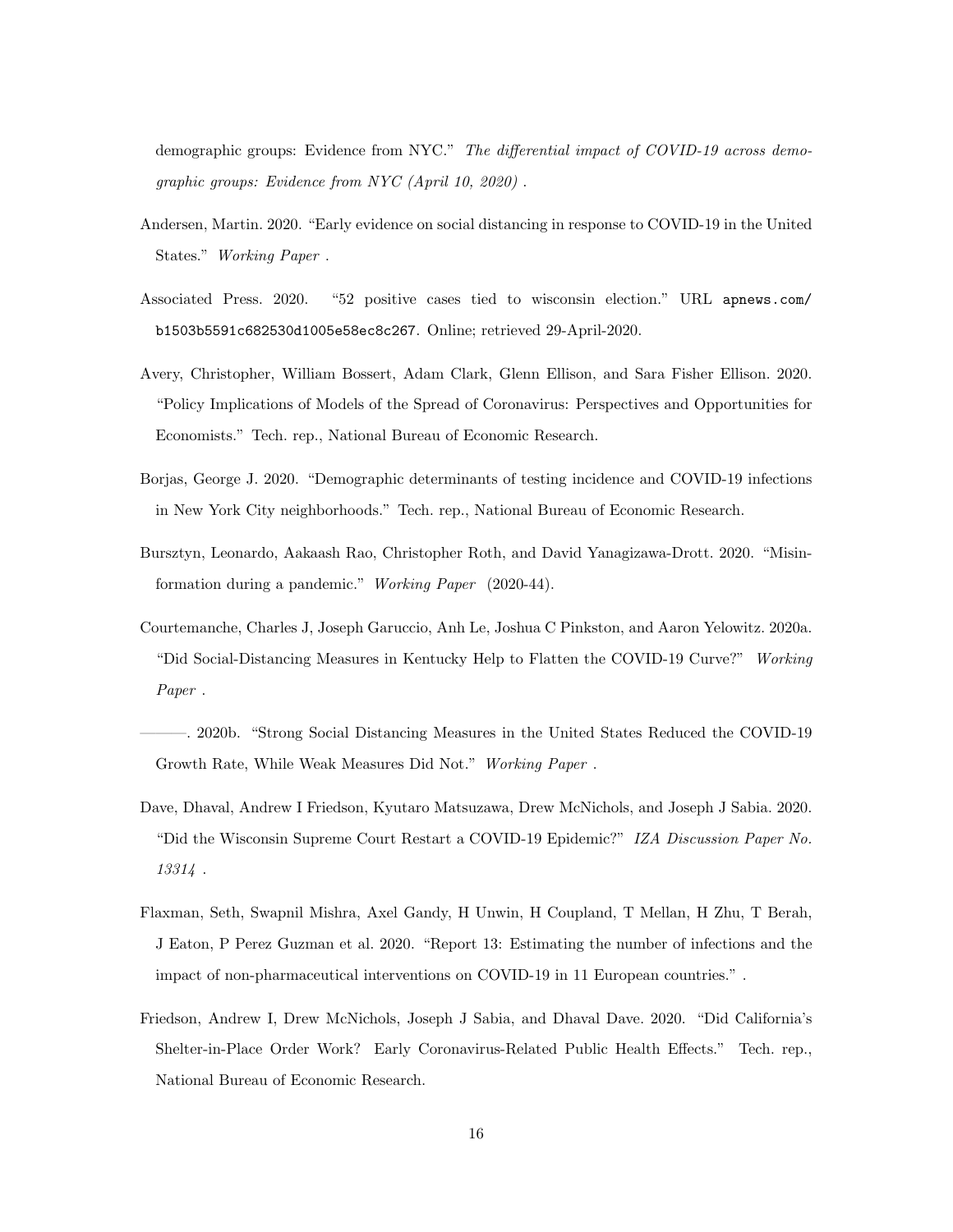- <span id="page-17-5"></span>Goscé, Lara, David AW Barton, and Anders Johansson. 2014. "Analytical modelling of the spread of disease in confined and crowded spaces." Scientific reports 4:4856.
- <span id="page-17-3"></span>Harris, Jeffrey E. 2020. "The Subways Seeded the Massive Coronavirus Epidemic in New York City." NBER Working Paper (w27021).
- <span id="page-17-1"></span>IHME, COVID-19 Health Service Utilization Forecasting Team and Christopher Murray. 2020. "Forecasting COVID-19 impact on hospital bed-days, ICU-days, ventilator-days and deaths by US state in the next 4 months." medRxiv .
- <span id="page-17-10"></span>Kahle, David and Hadley Wickham. 2013. "ggmap: Spatial Visualization with ggplot2." The R Journal 5 (1):144–161. URL [https://journal.r-project.org/archive/2013-1/kahle](https://journal.r-project.org/archive/2013-1/kahle-wickham.pdf)[wickham.pdf](https://journal.r-project.org/archive/2013-1/kahle-wickham.pdf).
- <span id="page-17-4"></span>Kuchler, Theresa, Dominic Russel, and Johannes Stroebel. 2020. "The geographic spread of COVID-19 correlates with structure of social networks as measured by Facebook." Tech. rep., National Bureau of Economic Research.
- <span id="page-17-7"></span>Lauer, Q Bi FK Jones Q Zheng HR Meredith AS Azman NG Reich J Lessler, KH Grantz. 2020. "Estimated Incubation Period of COVID-19." Annals of Internal Medicine 172:577–582.
- <span id="page-17-2"></span>Mangrum, Daniel and Paul Niekamp. 2020. "College Student Contribution to Local COVID-19 Spread: Evidence from University Spring Break Timing." Working Paper :1–38.
- <span id="page-17-0"></span>New York Times. 2020. "Wisconsin Primary Recap: Voters Forced to Choose Between Their Health and Their Civic Duty." URL [https://www.nytimes.com/2020/04/07/us/politics/](https://www.nytimes.com/2020/04/07/us/politics/wisconsin-primary-election.htmln) [wisconsin-primary-election.htmln](https://www.nytimes.com/2020/04/07/us/politics/wisconsin-primary-election.htmln).
- <span id="page-17-8"></span>Papke, Leslie E and Jeffrey M Wooldridge. 1996. "Econometric methods for fractional response variables with an application to 401 (k) plan participation rates." Journal of Applied Econometrics 11 (6):619–632.
- <span id="page-17-9"></span>———. 2008. "Panel data methods for fractional response variables with an application to test pass rates." Journal of Econometrics 145 (1-2):121–133.
- <span id="page-17-6"></span>Schmitt-Grohé, Stephanie, Ken Teoh, and Martín Uribe. 2020. "Covid-19: Testing Inequality in New York City." Tech. rep., National Bureau of Economic Research.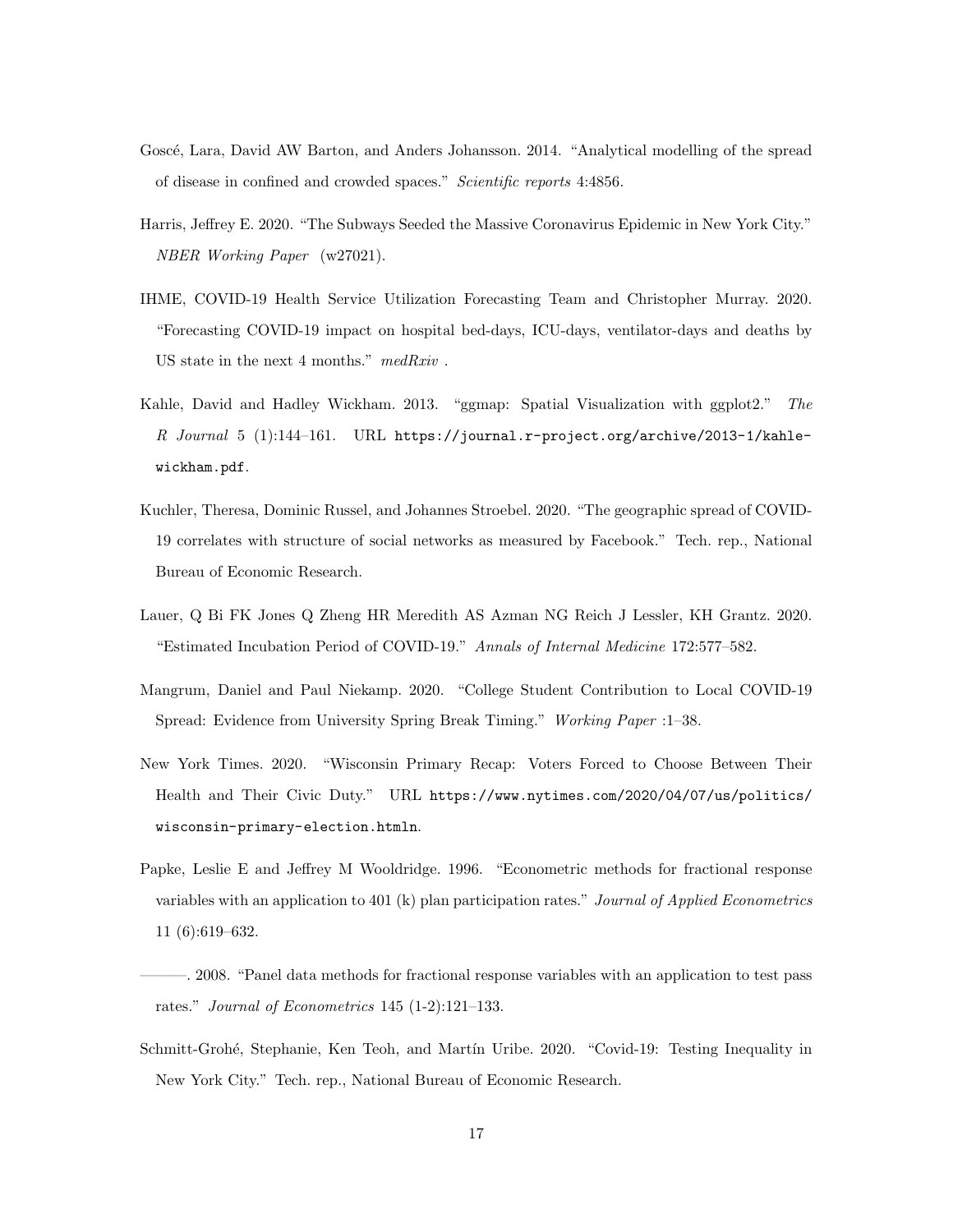Wahlberg, David. 2020. "COVID-19 testing capacity growing in Wisconsin, but some patients still can't get tested." URL <https://bit.ly/2L8NufM>. Online; retrieved 5-May-2020.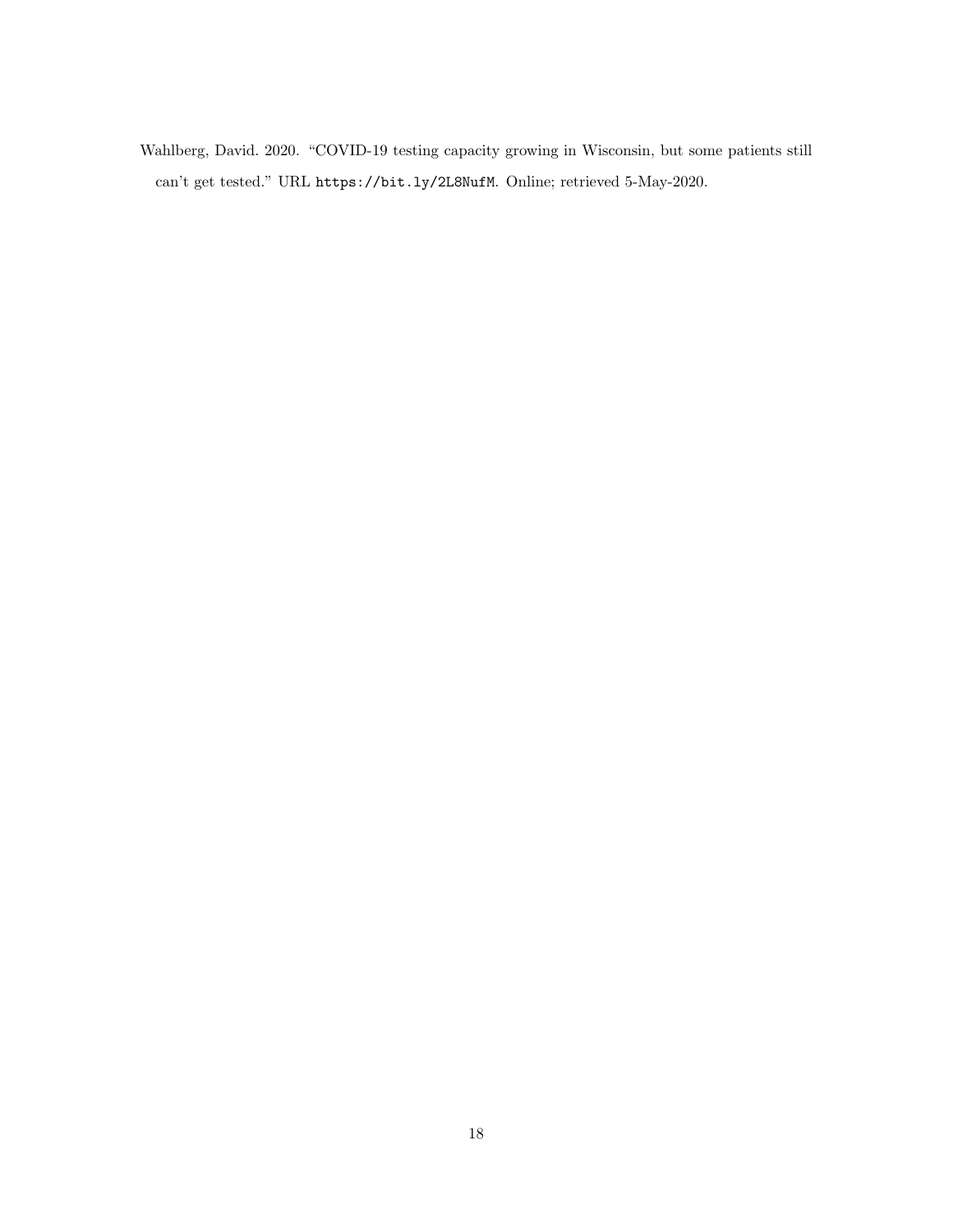<span id="page-19-0"></span>

# 854 and the contract of the contract of the contract of the contract of the contract of the contract of the contract of the contract of the contract of the contract of the contract of the contract of the contract of the co 1208 3397 6947 20237 20543 15186  $\overline{\phantom{0}}$ 4. 3397<br>- 3397<br>- <sup>6947</sup> - <sup>19237</sup> - <sup>20543</sup> - <sup>15186</sup> 923  $\scriptstyle\sim$  $\frac{25}{1208}$ ო Ratio Of Visits To 7 Days Prior<br>
1.5 2.2 2.5 3<br>
1.5 2.2 2.5 3.997<br>
1.2008  $r_{Q_2}$   $r_{Q_3}$ ,  $r_{Q_4}$   $r_{Q_5}$   $r_{Q_6}$   $r_{Q_7}$   $r_{Q_8}$   $r_{Q_9}$   $r_{Q_1}$  $x_{\mu}$  .  $x_{\mu}$  .  $x_{\mu}$  .  $x_{\mu}$  .  $x_{\mu}$  .  $x_{\mu}$  $\gamma^5$   $\gamma^5$ Distance From POI To Nearest Poll (Kilometers) April 7th  $\longrightarrow$  April 6th & April 8th

#### (a) Ratio Of Visits To 7 Days Prior

Note: number of POIs in distance range are next to symbols.





Notes: Subfigure (a) displays the mean of the ratio of visits to 7 days prior for approximately 79,000 points of interest (POIs)<br>in Wisconsin, split by April 7th (Voting Day) and two days sandwiching April 7th. Subfigure ( explanatory variable, voters per polling location, has a strong and positive relationship with excess visitation to POIs near polls. Data are from Safegraph Core Places and Weekly Patterns, which use GPS pings from smartphones to track devices that enter a point of interest each day. POIs consist of restaurants, religious institutions, schools, and other commonly visited locations.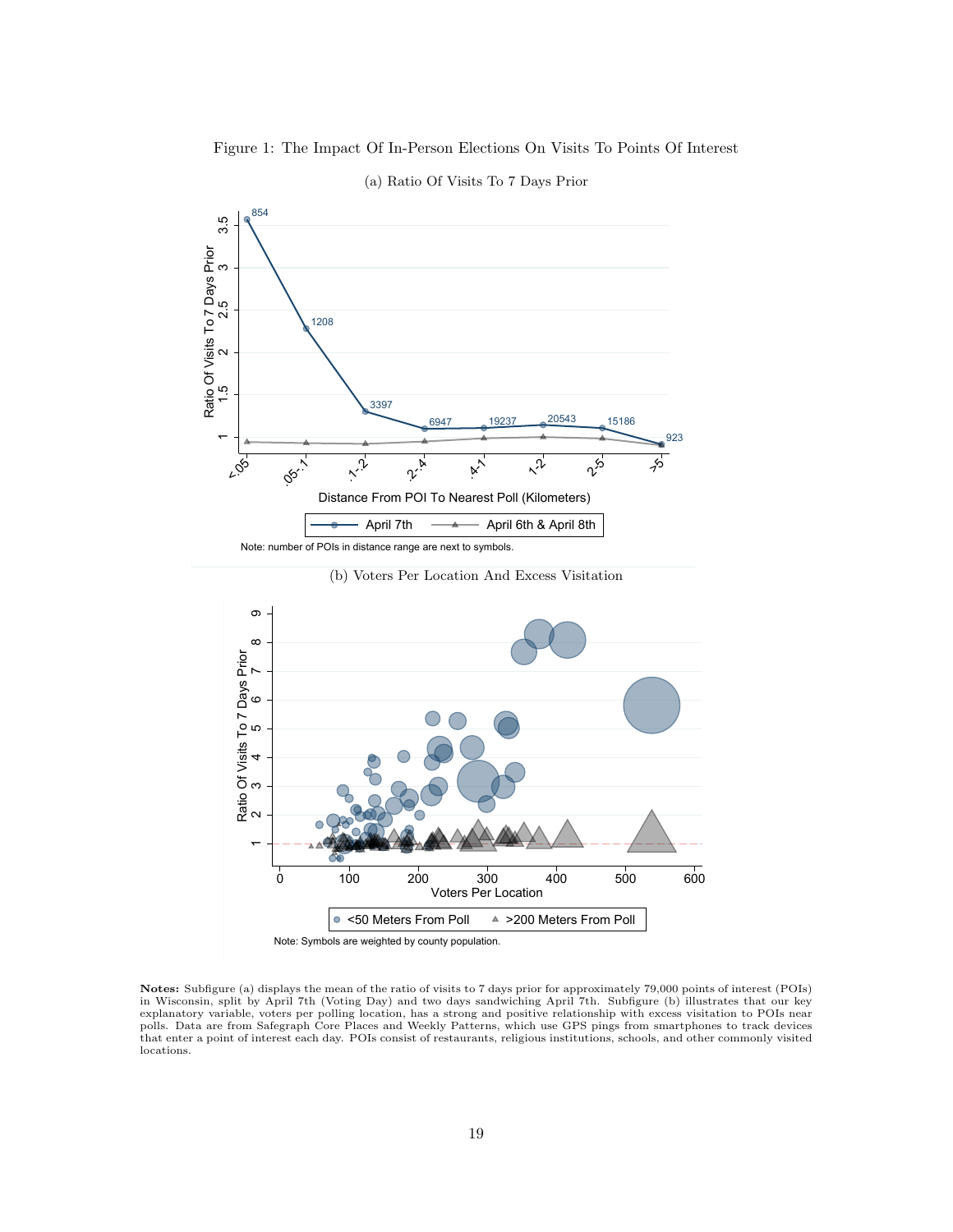#### <span id="page-20-0"></span>Figure 2: Event Studies of Relationship between in-Person Voting and COVID-19 Positive Test Rates



(a) COVID-19 Positive Test Rate - Fractional Logit





Notes: Figure [2a](#page-20-0) and [2b](#page-20-0) plot the marginal effects and corresponding 95% confidence intervals from Table [2,](#page-23-0) column (3) and column (5), respectively.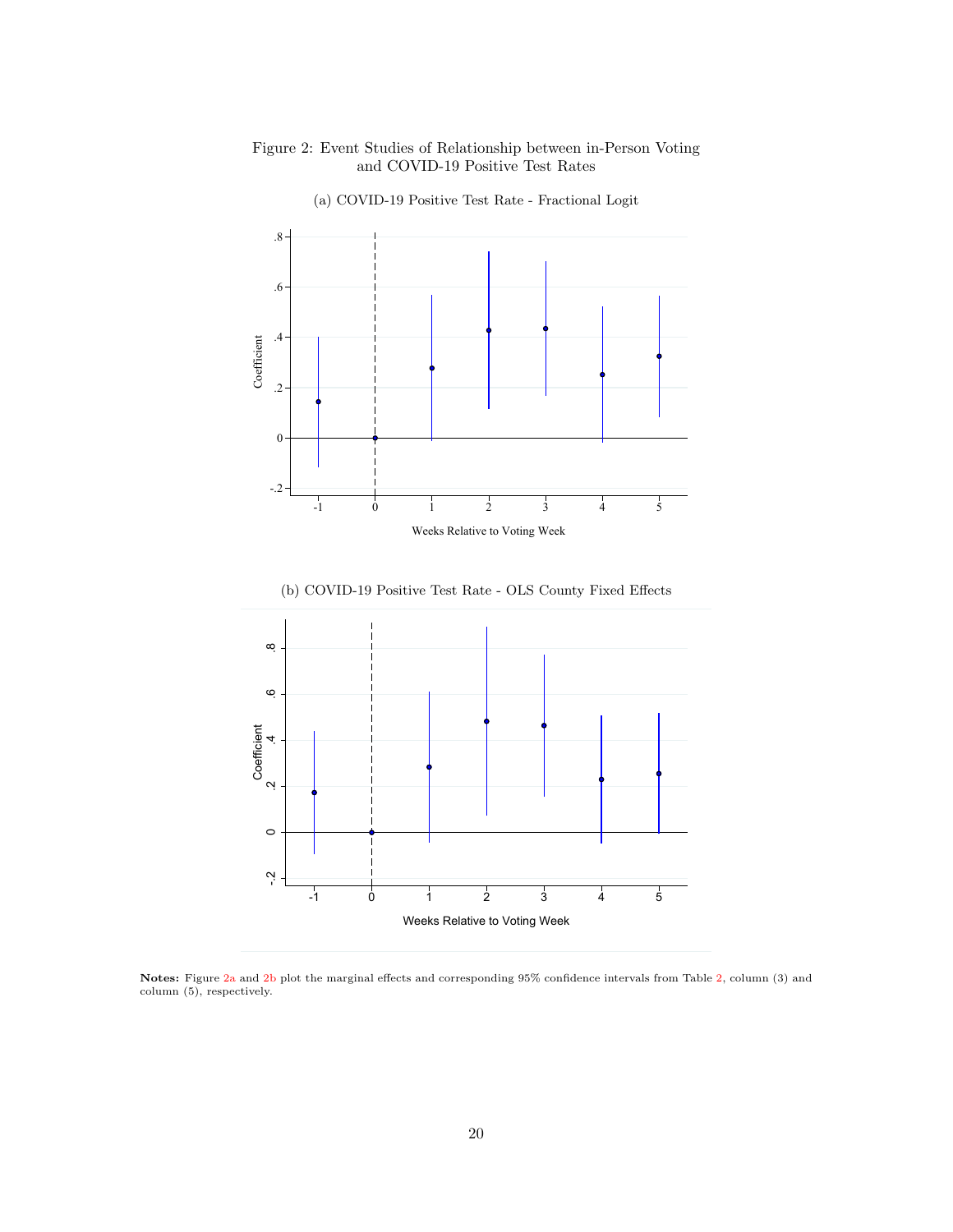<span id="page-21-0"></span>

#### Log Growth Rate of COVID-19 Cases







#### New Weekly COVID-19 Cases Per Capita



Notes: Figures [3a,](#page-21-0) [3c](#page-21-0) and [3e](#page-21-0) plot the coefficient estimates and corresponding 95% confidence intervals from Table [3,](#page-24-0) Panel A. Figures [3b,](#page-21-0) [3d](#page-21-0) and [3f](#page-21-0) plot the coefficient estimates and corresponding 95% confidence intervals from Table [3,](#page-24-0) Panel B.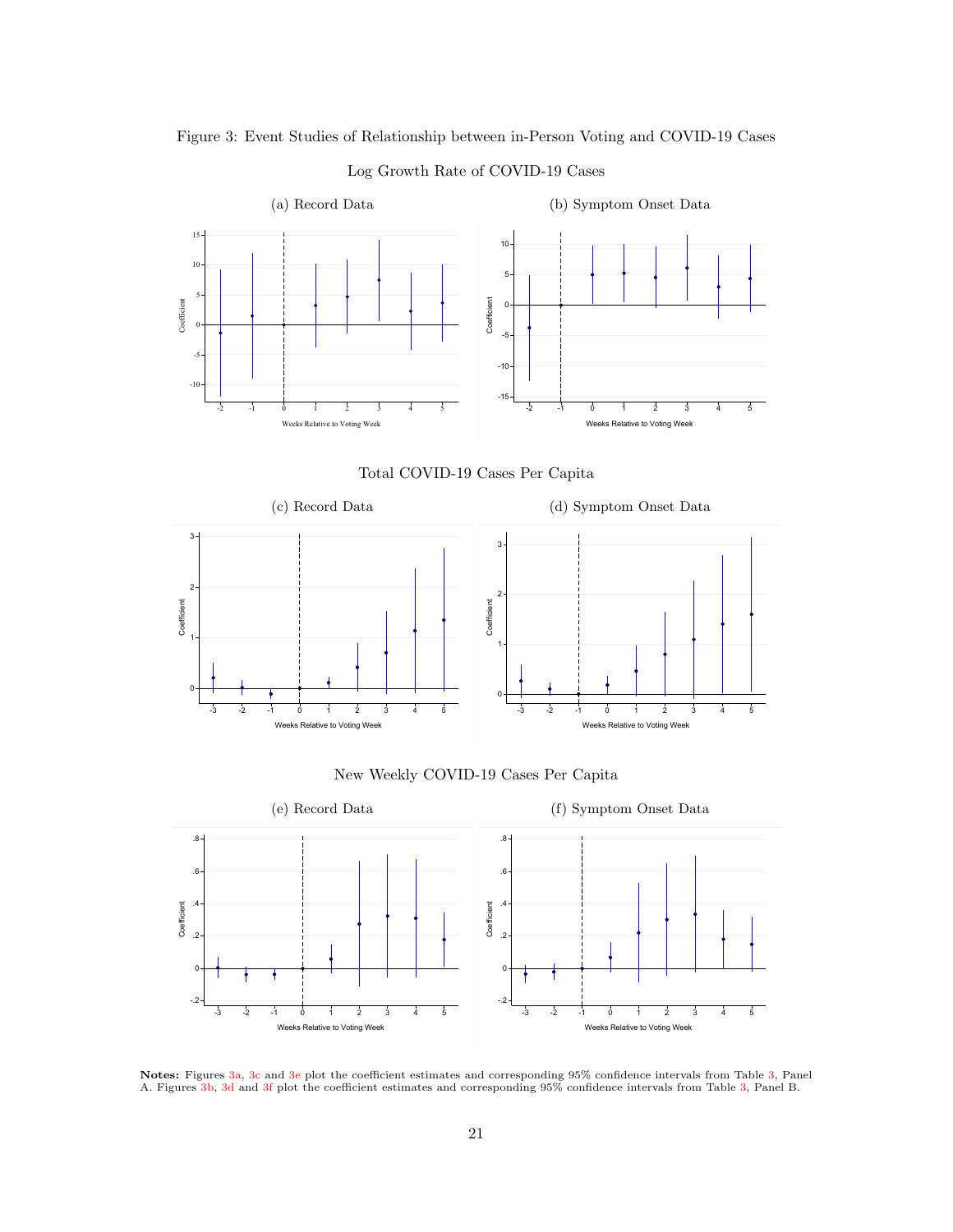# Table 1: Summary Statistics

<span id="page-22-0"></span>

|                                                                                                                                                                                                                          | All Counties                                            |                                                      | Above Median<br>Votes/Polling<br>Location               |                                                      | Below Median<br>Votes/Polling<br>Location              |                                                     |                                                    |
|--------------------------------------------------------------------------------------------------------------------------------------------------------------------------------------------------------------------------|---------------------------------------------------------|------------------------------------------------------|---------------------------------------------------------|------------------------------------------------------|--------------------------------------------------------|-----------------------------------------------------|----------------------------------------------------|
|                                                                                                                                                                                                                          | Mean                                                    | Std. Dev.                                            | Mean                                                    | Std. Dev.                                            | Mean                                                   | Std. Dev.                                           | T-Test                                             |
| Election Variables                                                                                                                                                                                                       |                                                         |                                                      |                                                         |                                                      |                                                        |                                                     |                                                    |
| In-Person Votes (k) per Polling Location<br>Absentee Votes (10k)<br>Polling Locations Open                                                                                                                               | 0.171<br>1.581<br>30.708                                | 0.095<br>2.986<br>16.920                             | 0.240<br>2.803<br>36.083                                | 0.089<br>3.847<br>20.828                             | 0.102<br>0.359<br>25.333                               | 0.024<br>0.255<br>9.052                             | 0.000<br>0.000<br>0.000                            |
| COVID-19 Testing Variables                                                                                                                                                                                               |                                                         |                                                      |                                                         |                                                      |                                                        |                                                     |                                                    |
| Weekly New Covid-19 Cases<br>Weekly New Covid-19 Tests<br>Weekly Positive Covid-19 Test Rate<br>Demographic Variables                                                                                                    | 22.683<br>268.135<br>0.041                              | 90.647<br>629.793<br>0.061                           | 43.397<br>455.242<br>0.056                              | 124.871<br>846.017<br>0.069                          | 1.968<br>81.028<br>0.026                               | 3.519<br>93.894<br>0.047                            | 0.000<br>0.000<br>0.000                            |
| <b>Population Density</b><br>% Population with less than a H.S. Degree<br>% Population with at least a B.A. Degree<br>Unemployment Rate (2018)<br>Median Household Income (\$k)<br>Percent of Population Age 65 or Older | 166.249<br>8.400<br>23.065<br>3.307<br>58.009<br>20.161 | 475.209<br>2.532<br>7.526<br>0.738<br>9.129<br>4.339 | 298.134<br>7.497<br>26.578<br>3.131<br>61.087<br>18.489 | 645.810<br>1.812<br>8.170<br>0.645<br>8.977<br>3.991 | 34.363<br>9.303<br>19.553<br>3.483<br>54.930<br>21.832 | 23.437<br>2.814<br>4.688<br>0.783<br>8.210<br>4.025 | 0.000<br>0.000<br>0.000<br>0.000<br>0.000<br>0.000 |
| SafeGraph Social Distancing Variables                                                                                                                                                                                    |                                                         |                                                      |                                                         |                                                      |                                                        |                                                     |                                                    |
| Average Time in Dwelling<br>% Leaving Home<br>Average Distance Traveled<br>County-Week Observations<br>Counties                                                                                                          | 724.826<br>0.635<br>9552.961<br>504<br>72               | 119.178<br>0.036<br>3604.933                         | 762.356<br>0.622<br>8533.556<br>252<br>36               | 117.592<br>0.035<br>3402.363                         | 687.296<br>0.647<br>10572.366<br>252<br>36             | 108.662<br>0.032<br>3518.540                        | 0.000<br>0.000<br>0.000                            |

Notes: Data from the Wisconsin Department of Health Services, the Wisconsin Department of Health Services, the U.S. Census, The American Community Survey, and Safegraph.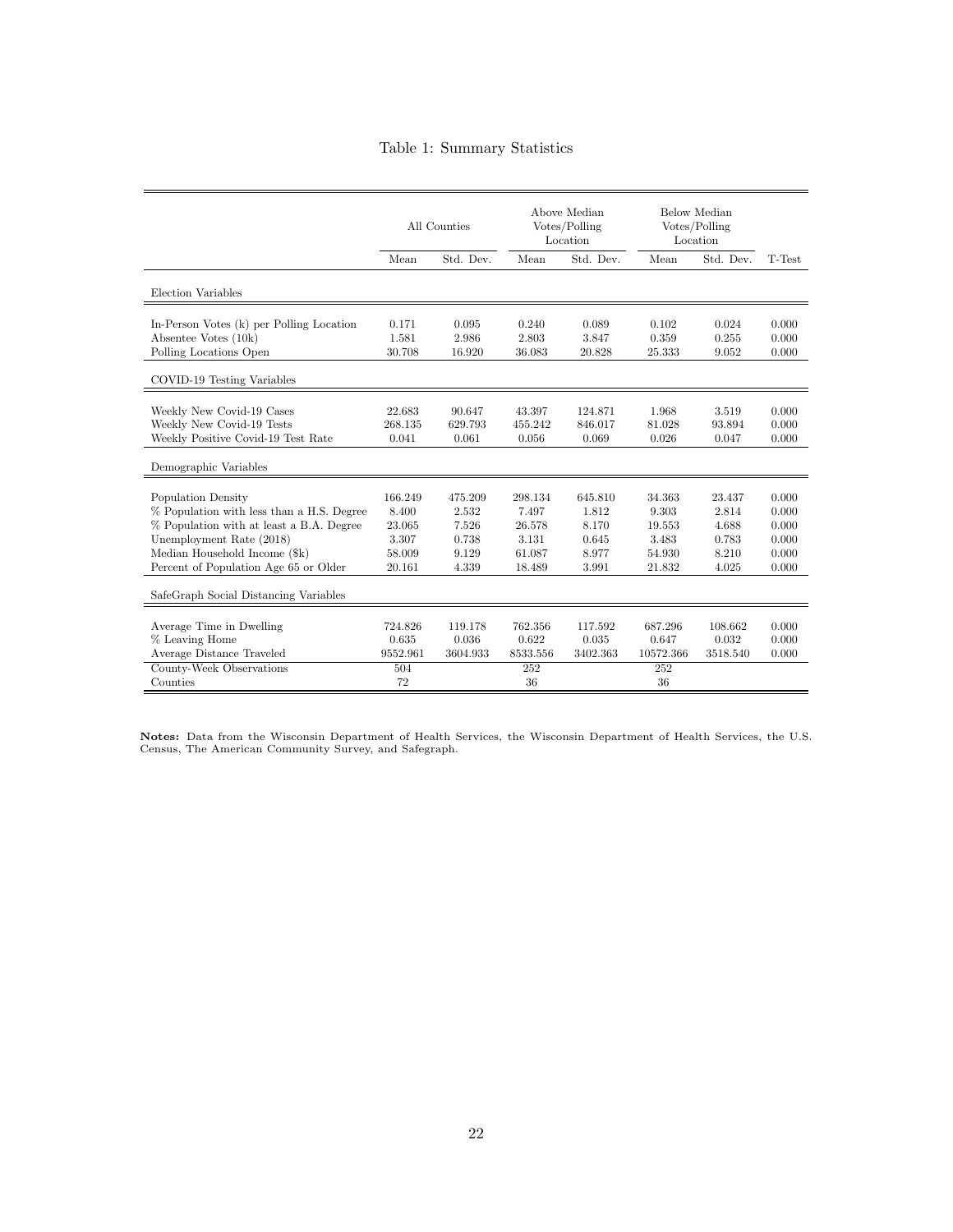<span id="page-23-1"></span>

|                                  |           | <b>OLS</b>  |                         |             |            |
|----------------------------------|-----------|-------------|-------------------------|-------------|------------|
|                                  | (1)       | (2)         | Fractional Logit<br>(3) | (4)         | (5)        |
|                                  |           |             |                         |             |            |
| $IVL \times Week -1$             | 2.175     | 2.778       | 2.945                   | 2.969       | 0.173      |
|                                  | (1.448)   | (2.452)     | (2.477)                 | (2.471)     | (0.134)    |
|                                  | [0.1199]  | [0.1372]    | [0.1442]                | [0.1467]    |            |
| IVL $\times$ Week 1              | 3.292     | $6.371**$   | $6.379**$               | $6.243**$   | $0.284*$   |
|                                  | (2.038)   | (3.103)     | (3.035)                 | (3.024)     | (0.165)    |
|                                  | [0.1007]  | [0.2716]    | [0.2777]                | [0.2671]    |            |
| IVL $\times$ Week 2              | $5.276*$  | 12.006***   | $11.886***$             | $11.646***$ | $0.483**$  |
|                                  | (2.733)   | (3.719)     | (3.422)                 | (3.199)     | (0.206)    |
|                                  | [0.1220]  | [0.4218]    | [0.4280]                | [0.4113]    |            |
| IVL $\times$ Week 3              | $4.491*$  | $10.992***$ | $11.084***$             | $10.072***$ | $0.465***$ |
|                                  | (2.327)   | (2.802)     | (2.786)                 | (2.716)     | (0.156)    |
|                                  | [0.1261]  | [0.4247]    | [0.4349]                | [0.3907]    |            |
| IVL $\times$ Week 4              | 2.829     | $6.276**$   | $6.301**$               | $5.059*$    | 0.231      |
|                                  | (2.095)   | (2.941)     | (2.951)                 | (2.777)     | (0.139)    |
|                                  | [0.0446]  | [0.2417]    | [0.2519]                | [0.2030]    |            |
| IVL $\times$ Week 5              | $4.604**$ | $9.483***$  | $9.567***$              | $8.506***$  | $0.256*$   |
|                                  | (2.100)   | (2.645)     | (2.695)                 | (2.956)     | (0.132)    |
|                                  | [0.0667]  | [0.3108]    | [0.3250]                | [0.2839]    |            |
| $\overline{\text{N}}$            | 504       | 504         | 504                     | 504         | 504        |
|                                  |           |             |                         |             |            |
| Time Fixed Effects               | Υ         | Y           | Y                       | Y           | Υ          |
| Demographic Controls             | Y         | Y           | Y                       | Y           |            |
| Social Distancing Controls       |           | Y           | Y                       | Y           | Υ          |
| Pop. Dens $\times$ Week Controls |           |             | Y                       | Y           | Y          |
| Control for Tests                |           |             |                         | Y           |            |
| County Fixed Effects             |           |             |                         |             | Y          |

<span id="page-23-0"></span>Table 2: Relationship between COVID-19 Positive Test Rates and In-Person Voting per Polling Location

Notes: Data sources are identical to Table [1.](#page-22-0) The table shows logit coefficients, standard errors clustered at the county level<br>in parentheses, and marginal effects in brackets for the first four columns and OLS coefficien population with at least a bachelor's degree, the 2018 unemployment rate, the median household income, and the percent of the population age 65 or older. The Safegraph Social Distancing Controls include median home dwelling time, percent of devices completely home, and median distance traveled from home and are lagged by one week. Stars denote statistical significance levels: \* 10% \*\* 5% and \*\*\* 1%.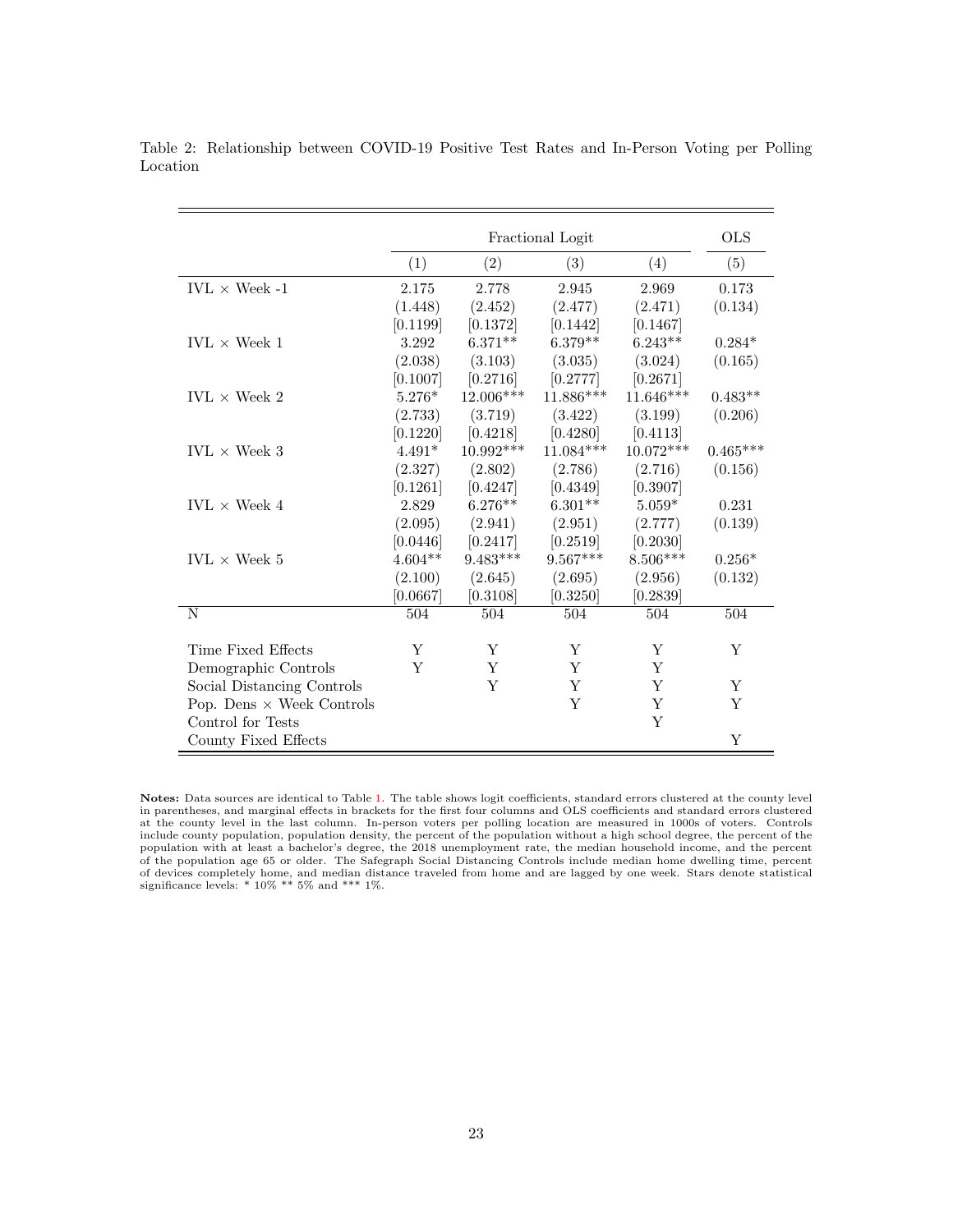|                                  | Panel A<br>Recorded Positive Case Date |                       |                       | Panel B<br>Symptom Onset Date |                      |                     |  |
|----------------------------------|----------------------------------------|-----------------------|-----------------------|-------------------------------|----------------------|---------------------|--|
|                                  | LN Case                                | Total Cases           | New Cases             | LN Case                       | Total Cases          | New Cases           |  |
|                                  | Growth Rate                            | Per-Capita            | Per-Capita            | Growth Rate                   | Per-Capita           | Per-Capita          |  |
| IVL $\times$ Week -3             |                                        | 0.209<br>(0.152)      | 0.004<br>(0.033)      |                               | 0.260<br>(0.168)     | $-0.034$<br>(0.027) |  |
| IVL $\times$ Week -2             | $-1.391$                               | 0.014                 | $-0.038$              | $-3.709$                      | 0.101                | $-0.021$            |  |
|                                  | (5.321)                                | (0.071)               | (0.025)               | (4.354)                       | (0.066)              | (0.025)             |  |
| $IVL \times Week -1$             | 1.470<br>(5.274)                       | $-0.112**$<br>(0.047) | $-0.037**$<br>(0.018) |                               |                      |                     |  |
| $IVL \times Week 0$              |                                        |                       |                       | $4.997**$<br>(2.422)          | $0.181**$<br>(0.090) | 0.068<br>(0.047)    |  |
| $IVL \times Week 1$              | 3.226                                  | $0.111*$              | 0.058                 | $5.251**$                     | $0.460*$             | 0.220               |  |
|                                  | (3.505)                                | (0.058)               | (0.044)               | (2.406)                       | (0.259)              | (0.154)             |  |
| IVL $\times$ Week 2              | 4.676                                  | $0.415*$              | 0.275                 | $4.557*$                      | $0.797*$             | $0.302*$            |  |
|                                  | (3.086)                                | (0.239)               | (0.195)               | (2.548)                       | (0.427)              | (0.174)             |  |
| IVL $\times$ Week 3              | $7.445**$                              | $0.706*$              | $0.324*$              | $6.105**$                     | $1.093*$             | $0.335*$            |  |
|                                  | (3.404)                                | (0.412)               | (0.191)               | (2.720)                       | (0.596)              | (0.180)             |  |
| IVL $\times$ Week 4              | 2.270                                  | $1.140*$              | $0.310*$              | 2.994                         | $1.406**$            | $0.181*$            |  |
|                                  | (3.233)                                | (0.619)               | (0.183)               | (2.597)                       | (0.695)              | (0.091)             |  |
| IVL $\times$ Week 5              | 3.648                                  | $1.353^{\ast}$        | $0.178**$             | 4.364                         | $1.600**$            | $0.149*$            |  |
|                                  | (3.249)                                | (0.715)               | (0.084)               | (2.781)                       | (0.779)              | (0.085)             |  |
| N                                | 576                                    | 648                   | 648                   | 576                           | 648                  | 648                 |  |
| Time Fixed Effects               | Y                                      | Y                     | Y                     | Y                             | Y                    | Y                   |  |
| Social Distancing Controls       | Y                                      | Y                     | Y                     | Y                             | Y                    | Y                   |  |
| Pop. Dens $\times$ Week Controls | Y                                      | Y                     | Y                     | $\mathbf Y$                   | $\mathbf Y$          | Y                   |  |
| County Fixed Effects             | Y                                      | Y                     | Y                     | Y                             | Y                    | Y                   |  |

Table 3: Relationship between COVID-19 Cases and In-Person Voting per Polling Location

<span id="page-24-0"></span>Notes: The data sources are identical to Table [2.](#page-23-1) Each regression is estimated using OLS using the same controls as the last column in Table 2. In-person voters per polling location are measured in 1000s of voters. Total c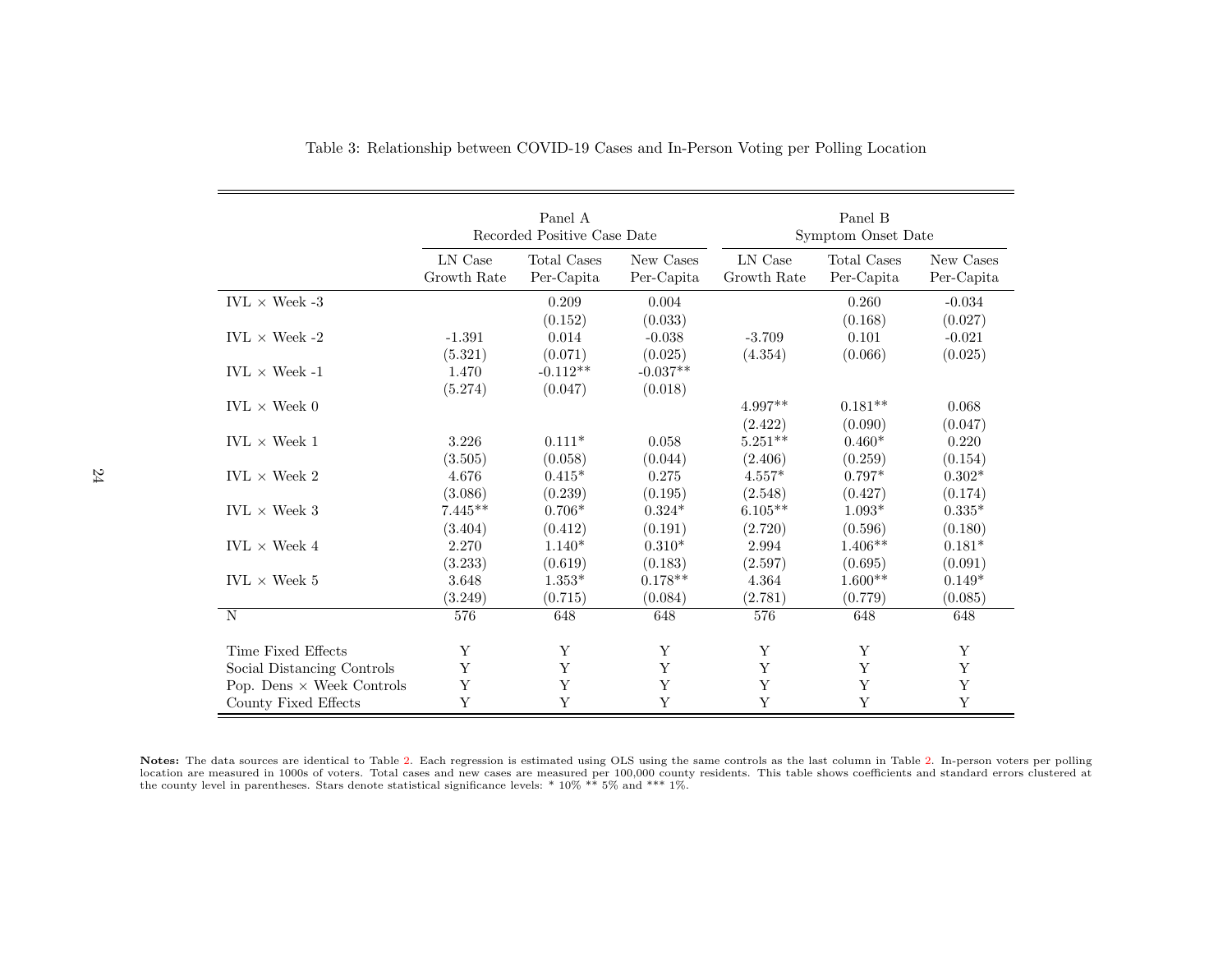# <span id="page-25-0"></span>6 Appendix Figures and Tables





Notes: Voting data provided by the Wisconsin Elections Commission. Created using [Kahle and Wickham](#page-17-10) [\(2013\)](#page-17-10).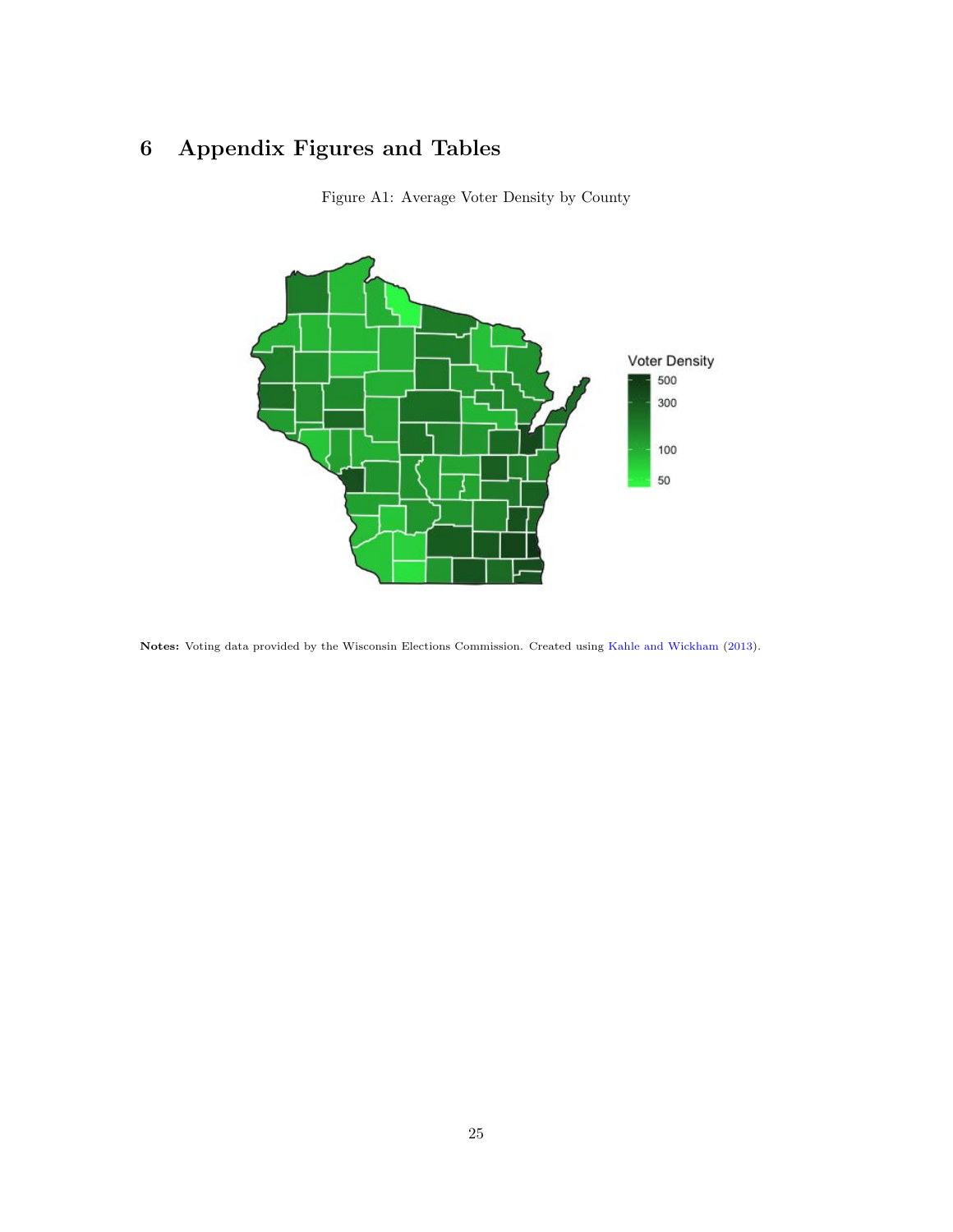

<span id="page-26-0"></span>Figure A2: The Impact Of In-Person Voting On Visits To Points Of Interest

(a) Average Visits To POIs By Distance From Voting Location

(b) Voters Per Location And Excess Visitation



Notes: Subfigure (a) displays mean visits to approximately 79,000 points of interest (POIs) in Wisconsin for the fourteen days before and after April 7th. Subfigure (b) displays mean visits by hour for April 7th (Voting Tuesday) and the previous Tuesday. Data are from Safegraph Core Places and Weekly Patterns, which use GPS pings from smartphones to track devices that enter a point of interest. POIs consist of restaurants, religious institutions, schools, and other commonly visited locations.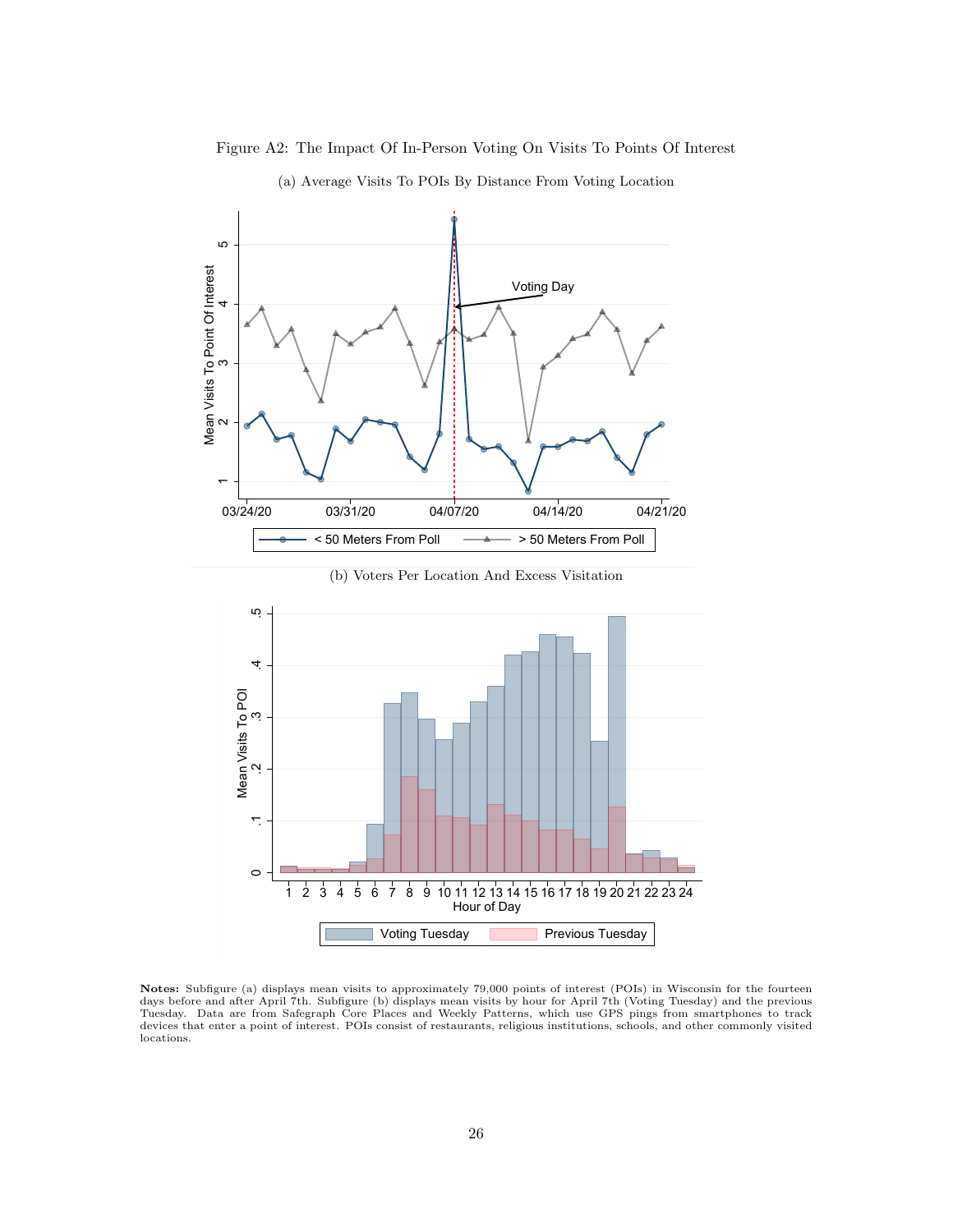

<span id="page-27-0"></span>Figure A3: Event Studies Of Relationship Between In-Person Voting And Visits To POIs Near Polls

Notes: Figures plot estimates and 95% confidence intervals from event study specifications, with POI fixed effects and dayof-panel fixed effects, that compare visits to POIs near versus far from voting polls. The dependent variable is  $Ln(visits_{pt} +$ 0.001), the natural log (+ 0.001, to account for zeroes) of visits to POI  $p$  on date t. Each figure presents estimates from a separate regression where treatment (whether a POI is within x kilometers of a voting poll) is defined by the distance in<br>the caption. Standard errors are clustered at the county level. Data are from SafeGraph Core Place Results are robust to using a FE Poisson model. Event study estimates clearly show a marked increase in foot traffic to POIs near voting polls, with dissipating effects as "near" is defined more loosely.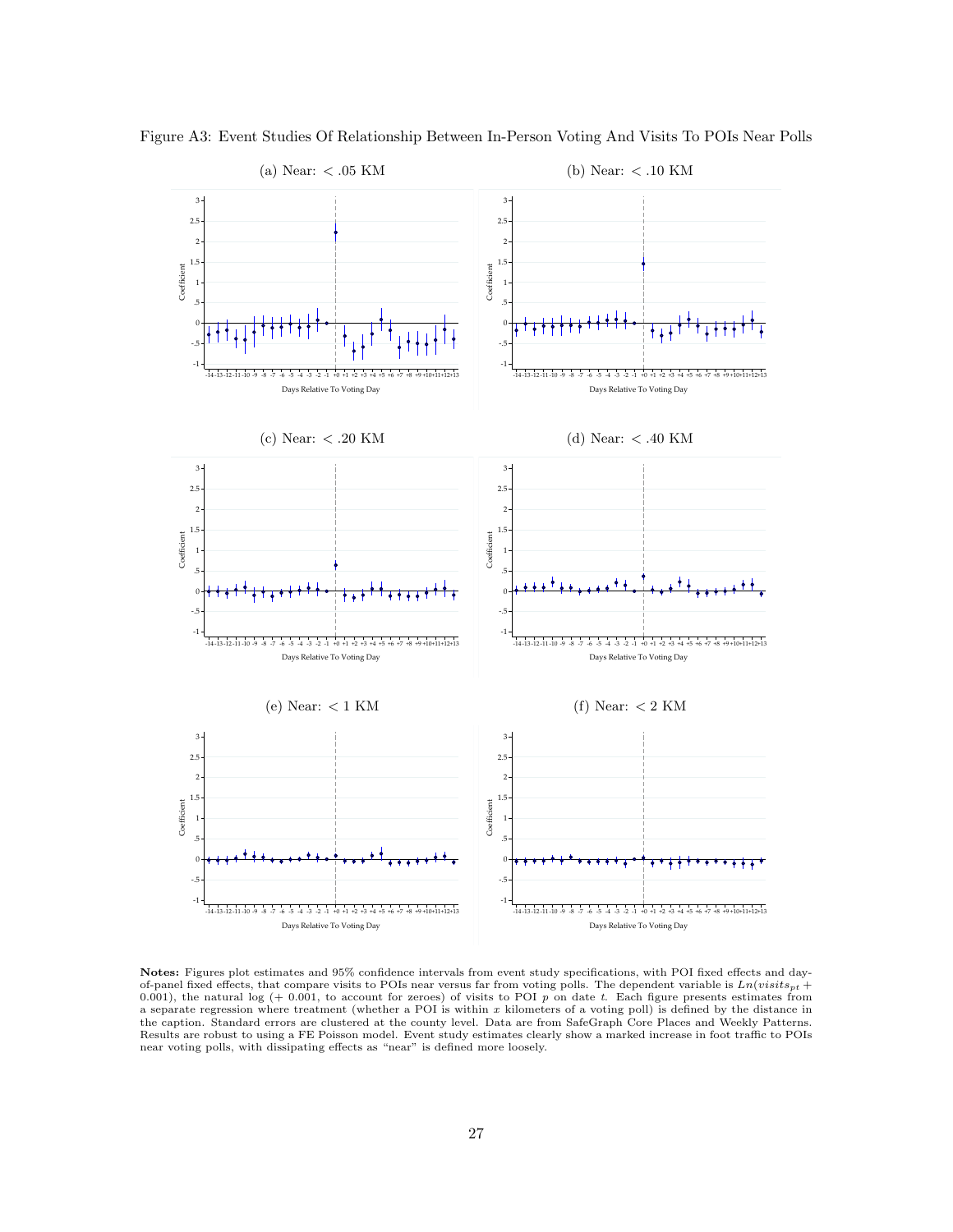

(a) Total Cases by Recorded and Onset Date

<span id="page-28-0"></span>

Onset to Recorded Date Lag in Days

Notes: Data provided by the Wisconsin Department of Health Services.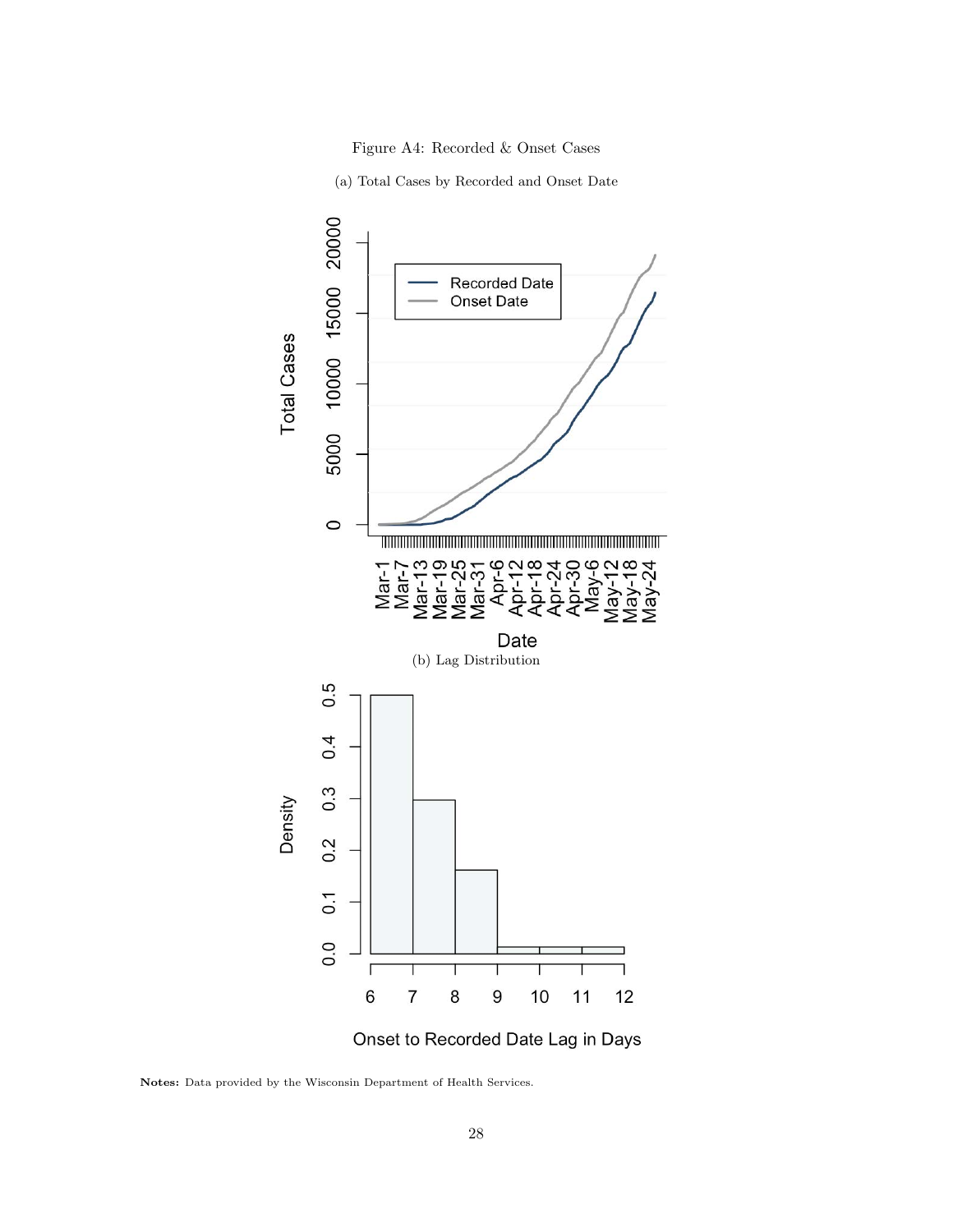<span id="page-29-0"></span>Figure A5: Event Studies of Relationship between in-Person Voting and Covid-19 Cases: Accounting for Testing



(c) New Covid-19 Cases



Notes: Figures plot the coefficient estimates and corresponding 95% confidence intervals from equation 2, but include controls for county testing.